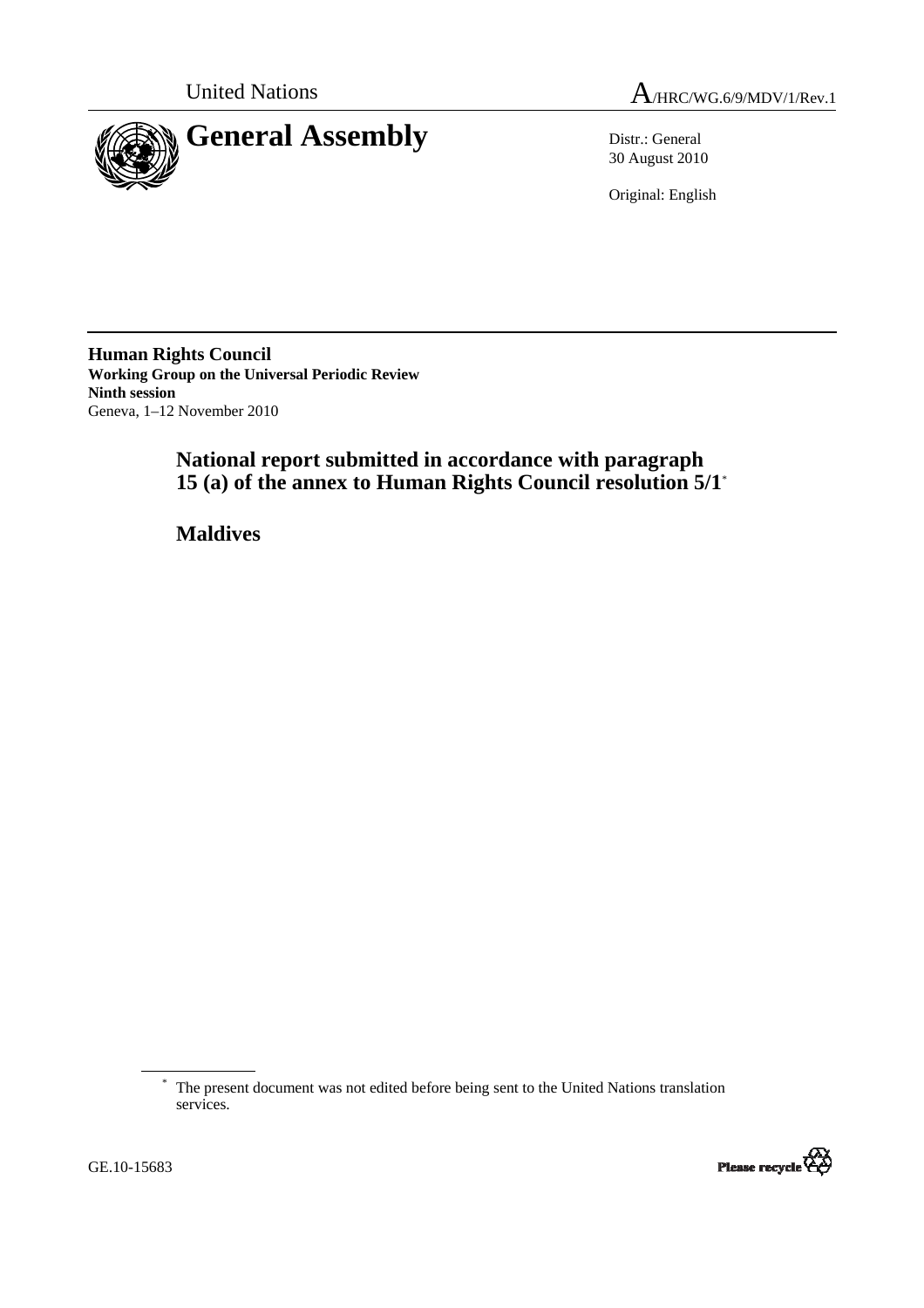# **I. Introduction**

1. The Maldives started enforcing a revised comprehensive Constitution on 7 August 2008. The following October, the country held its first-ever multiparty democratic poll and elected Mr. Mohamed Nasheed, a former Amnesty Prisoner of Conscience, as its new President. The democratic transfer of power was smooth and peaceful.

2. Even with the constitutional achievements, many legislative and practical challenges remain. Strengthening the judiciary and the newly formed independent institutions, enacting secondary legislation to introduce the changes envisioned in the new Constitution and encouraging local governance remain key challenges.

3. The Maldives' ongoing democratic transition and the related blossoming of human rights are home-grown achievements, made possible through the dedication and sacrifice of the people of the Maldives. However, this transition also reflects a strong and effective partnership that has evolved over the past seven years between the Maldives and the international human rights community.

# **II. Methodology and consultation process**

4. In accordance with UPR principles,<sup>1</sup> the Ministry of Foreign Affairs (MFA) sought the views of relevant stakeholders for the present report. In September 2009, the President of the Maldives officially constituted the UPR Standing Committee under the Chairmanship of the Minister of Foreign Affairs. The Standing Committee includes representatives of relevant line ministries, the Human Rights Commission of the Maldives (HRCM) and civil society.

5. After consulting with and seeking information from all relevant line ministries, the MFA prepared a first draft of the national report in January 2010. This draft was then presented to the Standing Committee in February. Two subsequent drafts went through the process before a third draft was then circulated in June. A resulting draft was posted on the MFA website on 22 July 2010 for comments and inputs from the general public. Seminars on key human rights issues were also held in Male' and Addu Atoll and the results were fed into the UPR report. All inputs were then collated and a final version of the report was prepared in August 2010.

6. While relaying the many achievements secured over recent years in the field of human rights, this National Report attempts to be self-critical. It aims to offer a sense of the many areas in which more progress is urgently needed and aims to give the reader a sense of the difficulties and challenges faced by the Maldives. Finally, it outlines ways in which the Maldives will try to address these new goals and challenges, and how the international human rights community, led by the Human Rights Council, could assist in this regard.

# **III. Background and institutional framework**

7. The Maldives is an archipelago comprising of approximately 1190 small coral islands extending across the Equator, with an entire territorial size of approximately 859,000 sq km - of which only 300 sq km is dry land. Only 192 islands are inhabited while

<sup>&</sup>lt;sup>1</sup> Human Rights Council Resolution 5/1 of 18 June 2007 and the General Guidelines for the Preparation of information under the Universal Periodic Review (as contained in document A/HRC/6/L/24).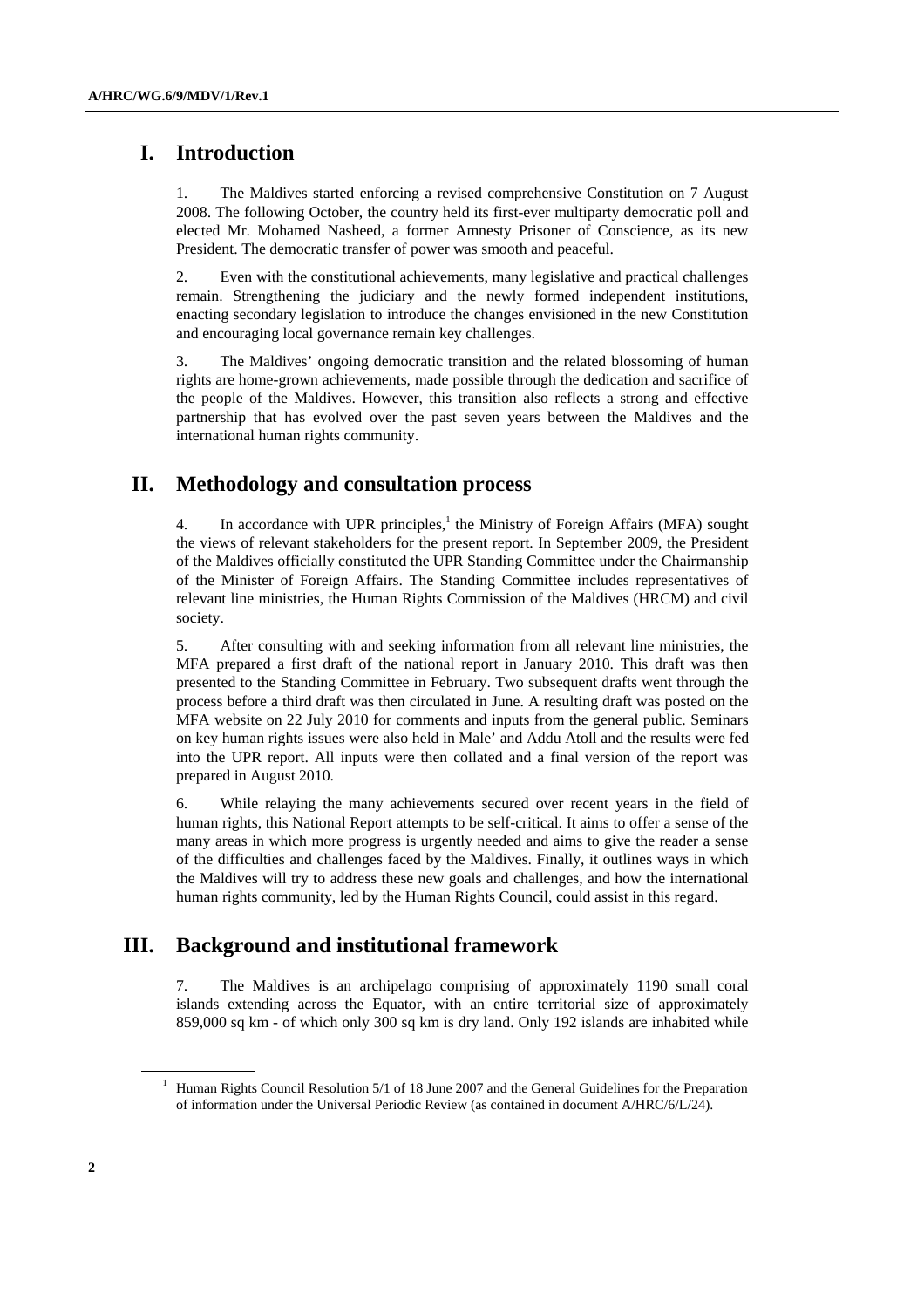97 are individual tourist resort islands. The population of the Maldives is  $304,869$ <sup>2</sup> There are also over 71,000 expatriate workers servicing, in particular, the tourism and construction industries. More than 35% of the population resides on the capital island, Male'. Most islands have a population of less than one thousand.

8. The modern Maldives is a dynamic, youthful democracy, with a strong, open, private sector-led economy. Powered by its pioneering tourism sector, the country has enjoyed an average growth rate of 7 percent during the decade prior to the December 2004 tsunami and now has the highest *per capita* GDP in South Asia. As a result, the Maldives will complete its graduation process<sup>3</sup> from the UN list of Least Developed Countries (LDCs) in December 2010.

9. Notwithstanding this socio-economic development, it should be noted that wealth and opportunities vary widely across society and between the capital and the outlying atolls. It is also important to recognize that the Maldives' unique geography and acute environmental vulnerability represent major challenges to long-term progress.

10. The official language of the Maldives is Dhivehi, although English is widely used in schooling and administration.

### **A. Democratic Transition**

11. Since November 2008, the Maldives has been in peaceful transition to a liberal democracy. It is one of the world's newest democracies with constitutionally-guaranteed human rights protection. Despite a recent history scarred by serious human rights abuses, the democratic transition has taken place in an orderly and peaceful manner; and despite the fact that many people in the Maldives, including members of the current Government were the victims of such abuses, calls for revenge are now fading. This determination to look forward is epitomised by President Nasheed, who despite being imprisoned and tortured on a number of occasions, has urged citizens to stay calm and has called on the Human Rights Commission of the Maldives to independently investigate abuses perpetrated by the former regime.

### **B. Institutional Framework**

#### **1. Constitution 2008**

12. The Maldives ushered in a new liberal Constitution on 7 August 2008. It establishes the Maldives as a democratic Republic with a presidential system of government. The State religion is Islam. The Constitution ensures the clear and effective separation of the executive, legislative and judicial branches of government.

13. Executive power is vested in the Office of the President while legislative authority is vested in the People's Majlis (parliament). Judicial power is vested in the new Supreme Court, the High Court and such Trial Courts as are established by law.

14. The Constitution provides for a decentralisation of administration through the creation of elected atoll councils, island councils and city councils.

15. Chapter II of the Constitution outlines the fundamental rights and freedoms inherent in all people in the Maldives and includes most of the rights and freedoms contained in the

<sup>&</sup>lt;sup>2</sup> 2008 projection.

<sup>&</sup>lt;sup>3</sup> Including the so-called "grace period".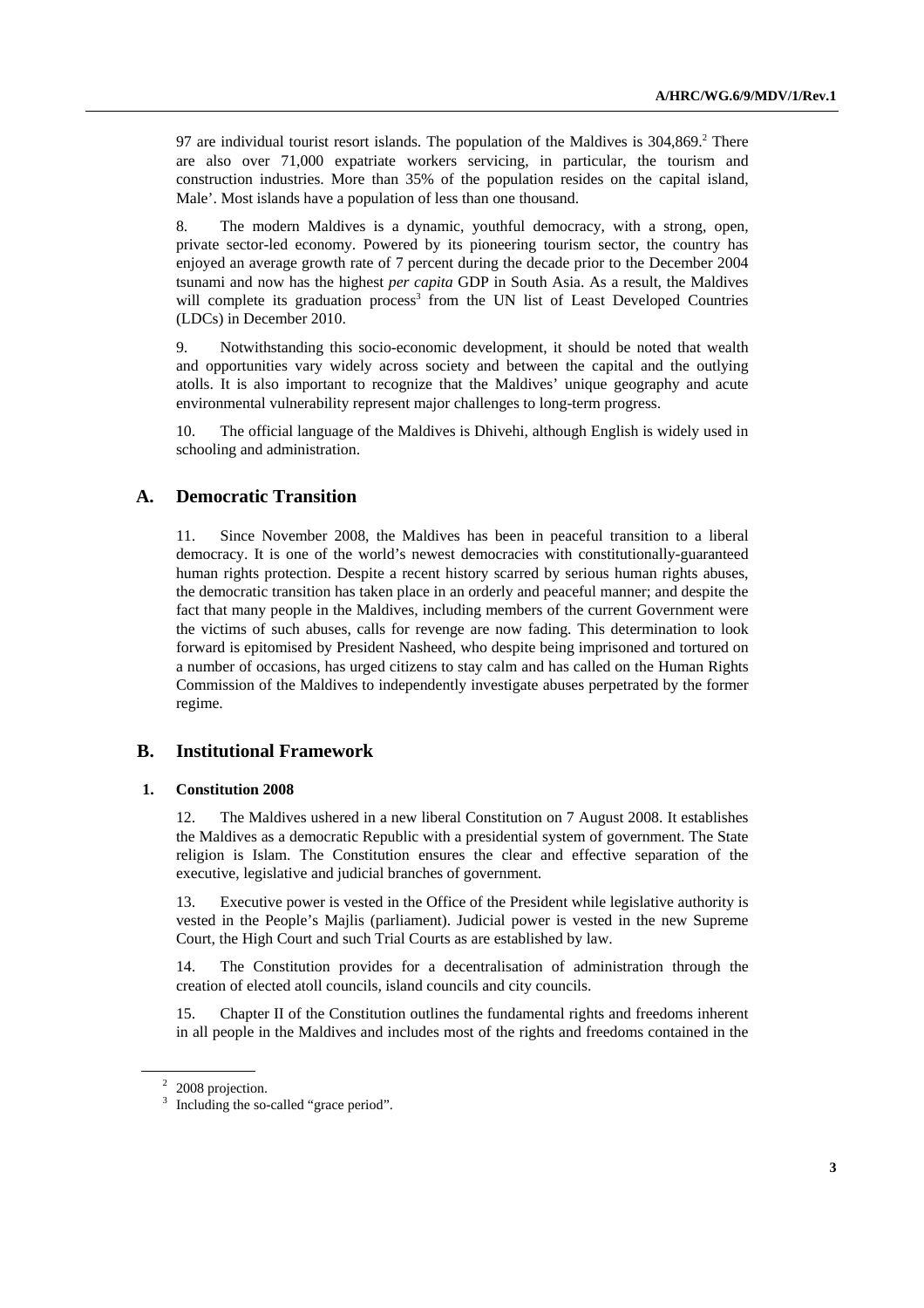ICCPR and the ICESCR, plus new rights such as the right to a safe and secure natural environment, and the right to water and sanitation.

#### **2. Legal system**

16. Maldivian law is a complex admixture of Shariah law, English civil law and common law. Although it was formerly a British Protectorate, the Maldives never inherited a strong English law or common law culture. The effects of this are still apparent: a relatively weak legal system that often struggles to cope with the demands placed on it by political, social and economic modernisation.

#### **3. Secondary legislative framework**

17. A wide array of new laws is needed to implement the changes envisioned in the 2008 Constitution. Many have already been enacted; however, much more needs to be done. In total, the Government has indentified around 120 Bills that require enactment during its term in Office, including the revised Penal Code. The timely enactment of the Bills is being hindered by strong political divisions in the country.

#### **4. Political participation**

18. Political parties were allowed to be registered in 2005 pursuant to a Regulation and since then, thirteen have been registered and are in operation.

19. The country's first ever-multiparty elections were held in October 2008. Conducted by the first independent Elections Commission, the election was monitored by local and international monitors including the United Nations (UN).

#### **5. Human Rights Commission of the Maldives (HRCM)**

20. The HRCM was first established on 10 December 2003 by Presidential Decree. On 18 August 2005, the *Human Rights Commission Act* was ratified, making the HRCM an autonomous statutory body. The 2008 Constitution established the Commission as an independent constitutional entity. Members to the Commission are nominated by the President and approved by the Majlis. The Commission is both empowered to promote human rights and to investigate any complaints of their breach. In December 2007, the Commission was appointed as the National Preventive Mechanism (NPM) under the Optional Protocol to the Convention against Torture.

21. The Commission continues to face many criticisms regarding its role in the institutional framework. For instance, due to a lack of awareness about the activities and responsibilities of the Commission, the general public holds the negative perception that the Commission primarily works to protect the rights of prisoners.

#### **6. Government mechanisms**

22. The Maldives Police Service (MPS) was established on 1 September 2004 as a separate civilian organization. Prior to that, policing was carried out by the then National Security Service. The work of the police is based on the stipulations of the Constitution, the *Police Act* (2008) and other national laws and procedures as applicable. The *Police Act* was envisaged as a stepping-stone for much needed human rights reform within the Service – which has, in the past, been accused of human rights violations.

23. As such, the MPS has established internal organs and mechanisms with a human rights focus. These include: the Professional Standards Directorate, which is mandated to promote police compliance with the highest ethical and human rights standards; and a designated Human Rights Liaison Officer responsible for mainstreaming human rights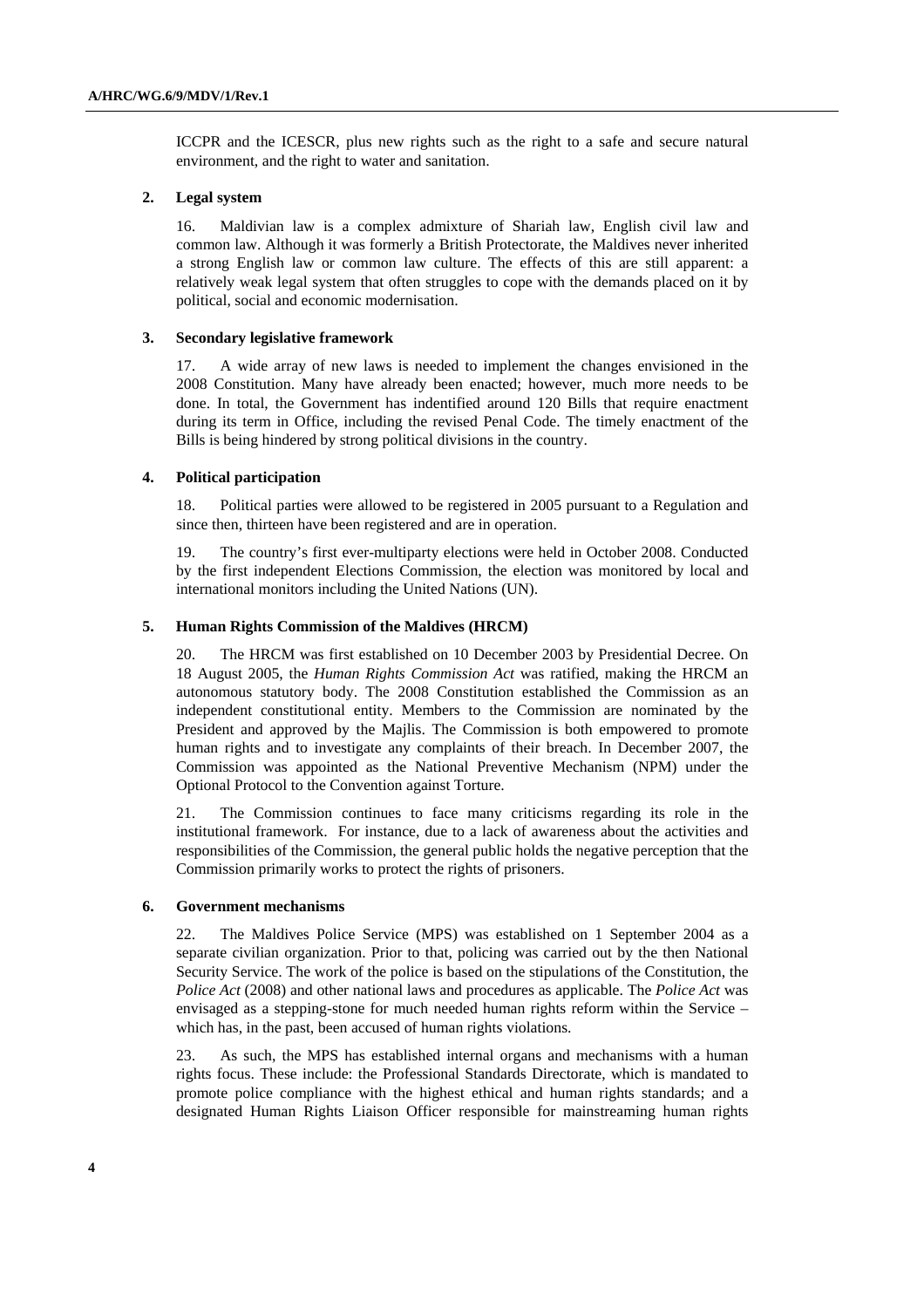issues within the service. It is now mandatory for all new police personnel to undergo human rights training. The Family and Child Protection Department handles all cases related to child victims, offenders and witnesses, and gender-based violence. In 2010, a new Victim Protection Unit was established. Finally, the Strategic Development Department is responsible for continuously assessing and improving the Service, including in the field of human rights.

24. The Child and Family Protection Service within the Department of Gender and Family Protection Services (DGFPS) is responsible for promoting and protecting the human rights of children and women. Currently the work of the Family and Children's Service Centres (FCSC) are that of generic social service teams in the atolls. There are 20 such teams on 20 atolls. The Department is currently working on strengthening its service provision. These teams are also responsible for support services for persons with disabilities and the elderly population. Lack of information dissemination on the role and functions of the Centres reduces their effectiveness.

#### **7. Oversight mechanisms**

25. There are several independent bodies set up as oversight mechanisms. In this regard, the Police Integrity Commission (PIC) (initially set up in 2006 by Presidential Decree) was reconstituted under the *Police Act* in 2008. The Office of the Prosecutor General, the Auditor General's Office, the Anti-Corruption Commission and the Civil Service Commission were set up as constitutional bodies in 2008.

26. In addition, the Judicial Service Commission (JSC) was also established pursuant to the Constitution – this was one of the key recommendations of the UN Special Rapporteur on the independence of judges and lawyers following his visit in 2007. The JSC is mandated with the appointment, transfer, promotion, dismissal, conduct and remuneration of all judges except Supreme Court judges. Supreme Court judges are nominated by the President, in consultation with the JSC and approved by the Majlis.

27. Moreover, NGOs play an active oversight role in protecting human rights.

#### **8. International Commitments**

28. Over recent years, the Maldives has acceded to the ICCPR, ICESCR, ICERD, CEDAW, CAT, CRPD and CRC. The Maldives also signed the Convention for the Protection of all Persons from Enforced Disappearance (CED) in February 2007.

29. The Maldives is party to the Optional Protocols to the ICCPR, CEDAW and CAT, and to both Optional Protocols to the CRC. The Maldives supported the adoption of the Optional Protocol to the ICESCR by the UN General Assembly in November 2008 and will consider ratification in due course along with the Optional Protocol to the CRPD. The Maldives is not yet party to the International Convention on the Rights of Migrant Workers and Members of their Families (ICRMW).

30. The Maldives has reservations in place under the ICCPR, CEDAW and CRC. The Government is actively reviewing these reservations in light of the changes brought about by the new Constitution. On 26 March 2010, the Maldives officially notified the UN of its decision to withdraw its reservation to Article 7a of the CEDAW, following the removal of the constitutional bar that prevented women from running for presidency.

31 In May 2009, the Maldives become the  $183<sup>rd</sup>$  member of the International Labour Organisation (ILO) and is currently working with the ILO Secretariat on the implementation of the Framework Proposal covering labour law reform, labour administration and a plan of action to ratify the core conventions. The Maldives will also shortly become party to the Rome Statute of the International Criminal Court. Under the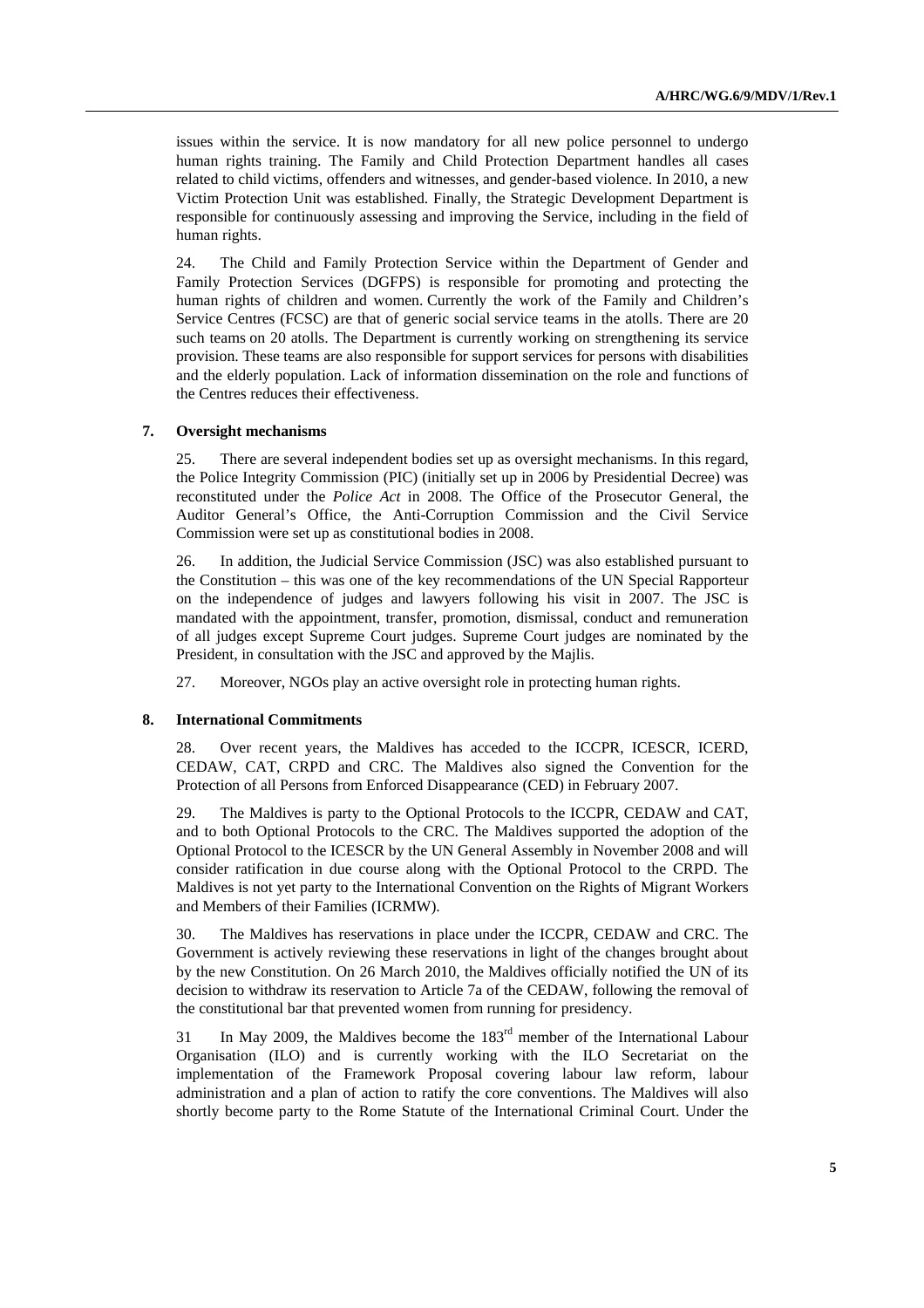new Constitution, parliamentary approval must be obtained for international human rights treaties entered into by the Government. The Maldives has a dualist legal system.

32. The Maldives is a member of the Commonwealth and works closely with its Human Rights Unit to promote human rights in-country. The Maldives is also a member of the South Asian Association for Regional Cooperation (SAARC) and has signed a wide-range of human rights-related SAARC Conventions.

# **IV. Promotion and protection of human rights**

### **A. Cooperation with Human Rights Mechanisms**

33. Since 2006, the Maldives' human rights policy has been underpinned by engagement with the international human rights mechanisms and the Maldives opened a Permanent Mission in Geneva to this effect. The Maldives has been an active Observer State of the Human Rights Council since its inception and regularly takes part in Council debates, especially on women and children's rights issues; has sought to play a constructive role in the UPR process; and has been the main cosponsor of two resolutions.<sup>4</sup> The Maldives was elected to the Council in May 2010 with an unprecedented 185 votes in favour.

34. Working to strengthen its treaty reporting mechanism and faced with the burden of individual compilations, the Maldives, in 2008, adopted the Common Core Document as a way of streamlining its national reporting process.

35. The Maldives is one of the original twenty States Parties to the OPCAT, and the first in Asia to accede. In 2008, the Government welcomed the SPT to conduct unannounced visits to the country's places of detention. After the SPT finalised its report in early 2009, the Maldives decided to make the conclusions and recommendations publicly available. The Maldives has also, in 2006, extended a Standing Invitation to all Special Procedure mandate-holders to visit the country at their convenience. Since then four mandate-holders have visited.

36. The Maldives enjoys an excellent relationship with the OHCHR – evident in the deputation of an in-house Human Rights Advisor in 2007. Unfortunately, the following year, against the Maldives' wishes, the advisor was withdrawn for budgetary reasons. Notwithstanding this, the Maldives has continued to cooperate closely with the Office.

### **B. Implementation of International Human Rights Obligations**

#### **1. Equality and non-discrimination**

37. Chapter II of the Constitution expressly stipulates that everyone is entitled to the rights and freedoms contained therein without discrimination of any kind. At present, the legal system lacks secondary legislation on equality and anti-discrimination – although the Attorney General's Office is presently considering such legislation.

 *(a) Women* 

38. The constitutional bar preventing women from running for high political office, the last *de jure* barrier at primary law-level to gender equality, was dismantled in 2008.

<sup>4</sup> Resolution 7/23 and Resolution 10/4.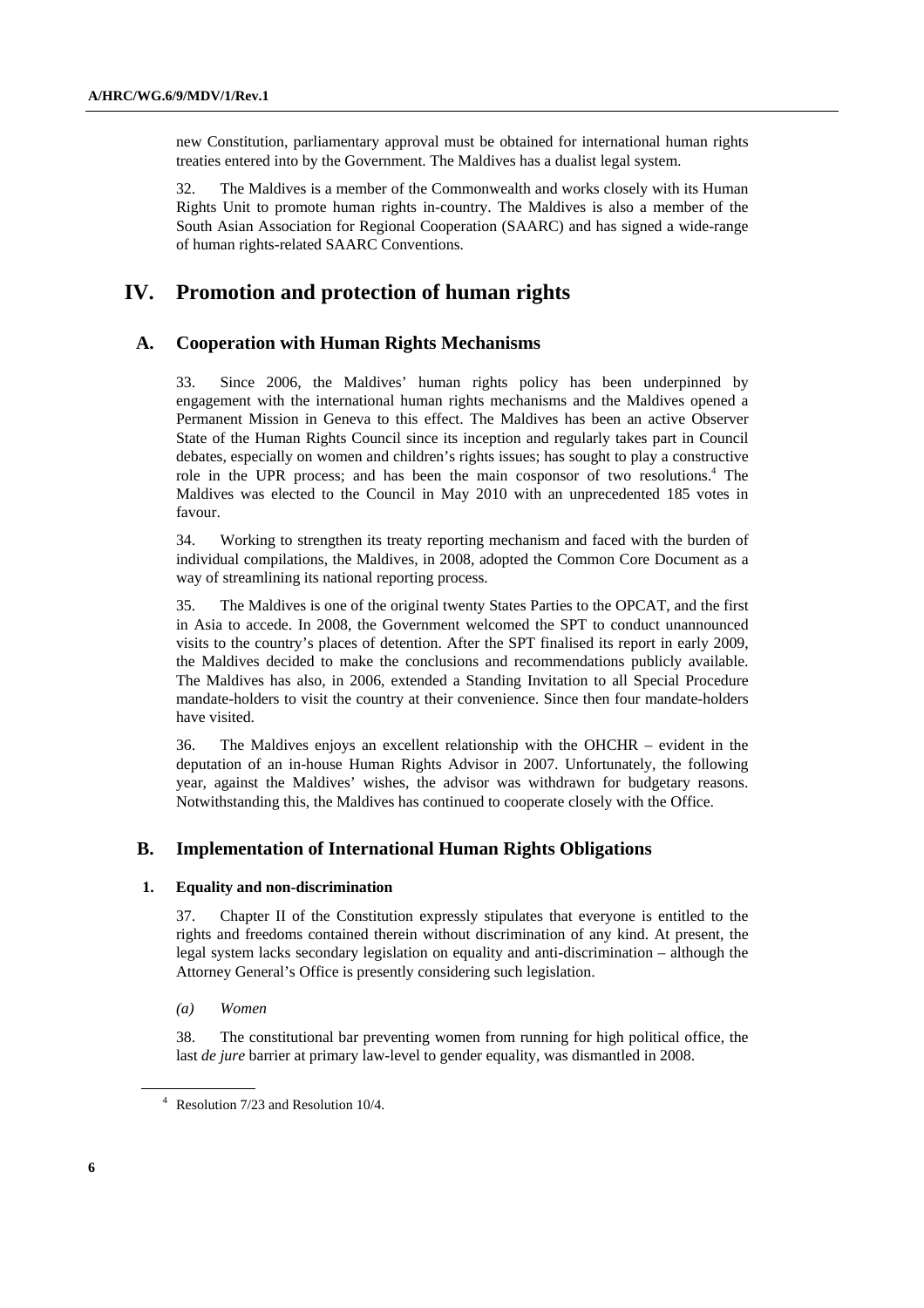39. Despite this, it is an undeniable fact that women continue to face *de facto* discrimination in most walks of life. This stems from both religious influence and a government that had, until recently, been characterised by strong, centralised patriarchal rule. For example, women continue to face hurdles in securing tertiary education scholarships, have a lower participation rate in the labour market, and are still underrepresented in leadership and governance positions in the public and private sectors. The 2008 and 2009 national elections provided clear evidence that, notwithstanding the progressive new Constitution, negative gender stereotyping and institutionalised, as well as societal discrimination, continue to pose significant challenges. Of presidential and vice presidential candidates in the 2008 elections, only one was a woman; of the sixteen members of Cabinet, only one is a woman; and of 77 Members of Parliament, only 5 are female.

40. The advent of democracy offers a new opportunity to tackle gender discrimination in the Maldives. The National Gender Equality Policy aims to promote substantive equality through a dual approach: mainstreaming in all areas, and strategic action on empowerment and advancement in specific sectors.

41. Issues related to gender are handled by the Department of Gender and Family Protection Services (DGFPS) which falls under the direct responsibility of the Minister of Health and Family. The Government has now begun a programme to mainstream gender equality across all policy areas. In 2009, a new Gender Mainstreaming Policy was endorsed by the Cabinet under which the lead agency for gender mainstreaming is the President's Office. It is the role of the lead agency to monitor all governmental activities and liaise with the assigned Gender Focal Points (deputy minister-level) in each ministry to ensure that all policies and programmes endorsed by the Government promote gender equality. All Cabinet Papers presented by Ministers are now required to include a gender impact perspective.

42. The Department is also working closely with the Ministry of Economic Development and the UNDP to promote women's empowerment. For instance, 40 percent of Government sanctioned SME loans have been reserved for women entrepreneurs. Further, a study in 2006, on Female Labour Force Participation (FLFP) highlighted the level of female education and cultural attitudes as important factors that determine the FLFP.

43. The Maldives is also currently working on specific domestic legislation to implement the rights and obligations contained in the CEDAW. The HRCM is assisting the Attorney General's Office to translate CEDAW into Dhivehi as a first step towards creating a Women's Rights Bill. Work is also underway to ratify ILO Convention C111 on discrimination in the workplace. Finally, a Sexual Harassment Bill is expected in 2010.

44. In 2008, the Government appointed two women judges – in the face of strong criticism and opposition from religious political groups. Today, there are three female senior judges, while others have undergone training and are awaiting appointment.

45. An issue which has received considerable attention recently is the application of corporal punishment, particularly public flogging, in cases of adultery. While the Penal Code does not prescribe flogging as a punishment, it is however administered for certain offences prescribed in the Shariah. The Government is, however, looking at ways to ensure that the punishment is not applied in a discriminatory manner. At present, women are far more likely to be publicly flogged than men – mostly because of outdated court procedures such as reliance on confessions rather than forensic evidence.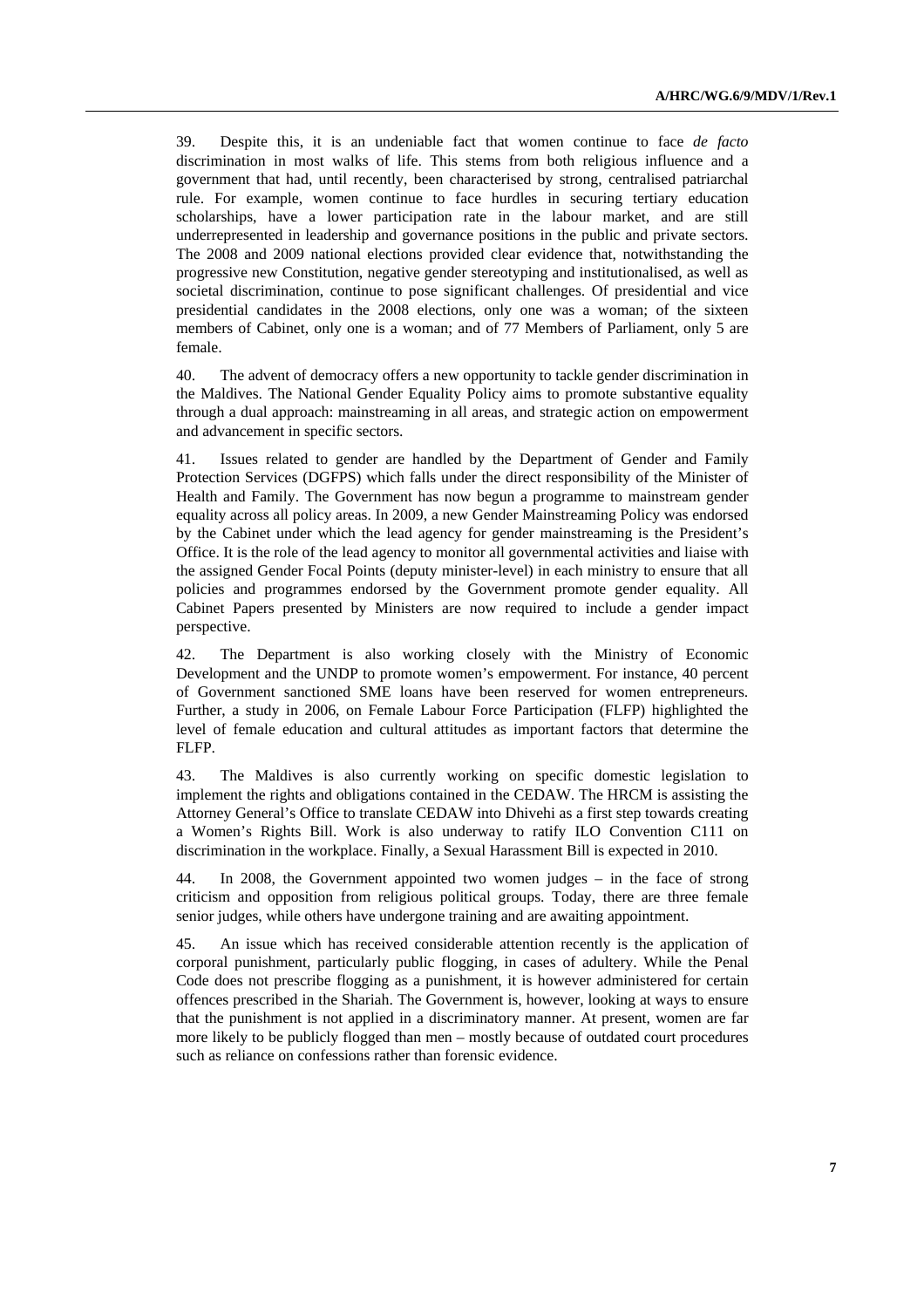#### *(b) Persons with disabilities*

46. Maldivian citizens with disabilities are among the most marginalised people in society. Institutionalised and systemic discrimination, harassment, denial of their human rights in even basic sectors such as health and education, unequal opportunities, a lack of awareness within society, and a lack of understanding among policy-makers and enforcement bodies, all contribute to a situation in which persons with disabilities face innumerable barriers to the full enjoyment of their human rights. A study conducted in 2008 found that 25% of children with disabilities in Haa Alifu and Haa Dhaal atolls never left their homes; while all persons with disabilities in the Maldives face daily discrimination and prejudice. In October 2008, Maldives signed the CRPD and ratified it on 1 April 2010.

47. The 2008 Constitution prohibits discrimination based on mental or physical disability and clarifies that special assistance or protection to disadvantaged individuals or groups, or to groups requiring special social assistance, shall not be deemed discrimination. This provision provides the constitutional basis for a number of steps being taken to promote and protect the rights of persons with disabilities. The most important of these steps are the formulation of a comprehensive Disabilities Bill and a more specialised Bill on Mental Health.

48. On 21 December 2009, a Bill on Protecting the Rights of People with Special Needs was passed by the People's Majlis. However, it was subsequently criticised by the NGO community as not being fully consistent with the CRPD. Taking note of these concerns, on 6 January 2010, the President vetoed it and returned it to the Majlis for reconsideration. The Bill was re-tabled in Majlis with several revisions and passed in June 2010 and subsequently ratified by the President in July. The Act sets out principles and procedures for providing protection and financial assistance to people with special needs and a council to protect their rights.

49. In addition to pursuing a new, comprehensive legal framework for people with special needs, the Maldives, in parallel, is undertaking initiatives to raise awareness about their situation in the country. The Government supported the conduct of a sensitisation campaign on human rights and disability co-organised by Handicap International, the UN Resident Coordinator's Office and the OHCHR.

#### *(c) Senior citizens*

50. The elderly are generally, cared-for in society. Different generations of the same family often live together in the same building – meaning, senior citizens are cared for and continue to play a full and active part in society.<sup>5</sup>

51. That said, the Maldives recognises that the elderly do require special help and support. To support the constitutionally-protected rights of the elderly, a *Pension Act* (May 2009) has been adopted which establishes an old-age pension and a retirement pension scheme. This is a lifetime pension benefit that will be paid to all Maldivian citizens who are resident in the Maldives and who are 65 years of age or older.

<sup>&</sup>lt;sup>5</sup> This is though changing, with the nuclear family slowly becoming more prevalent, especially in urban areas.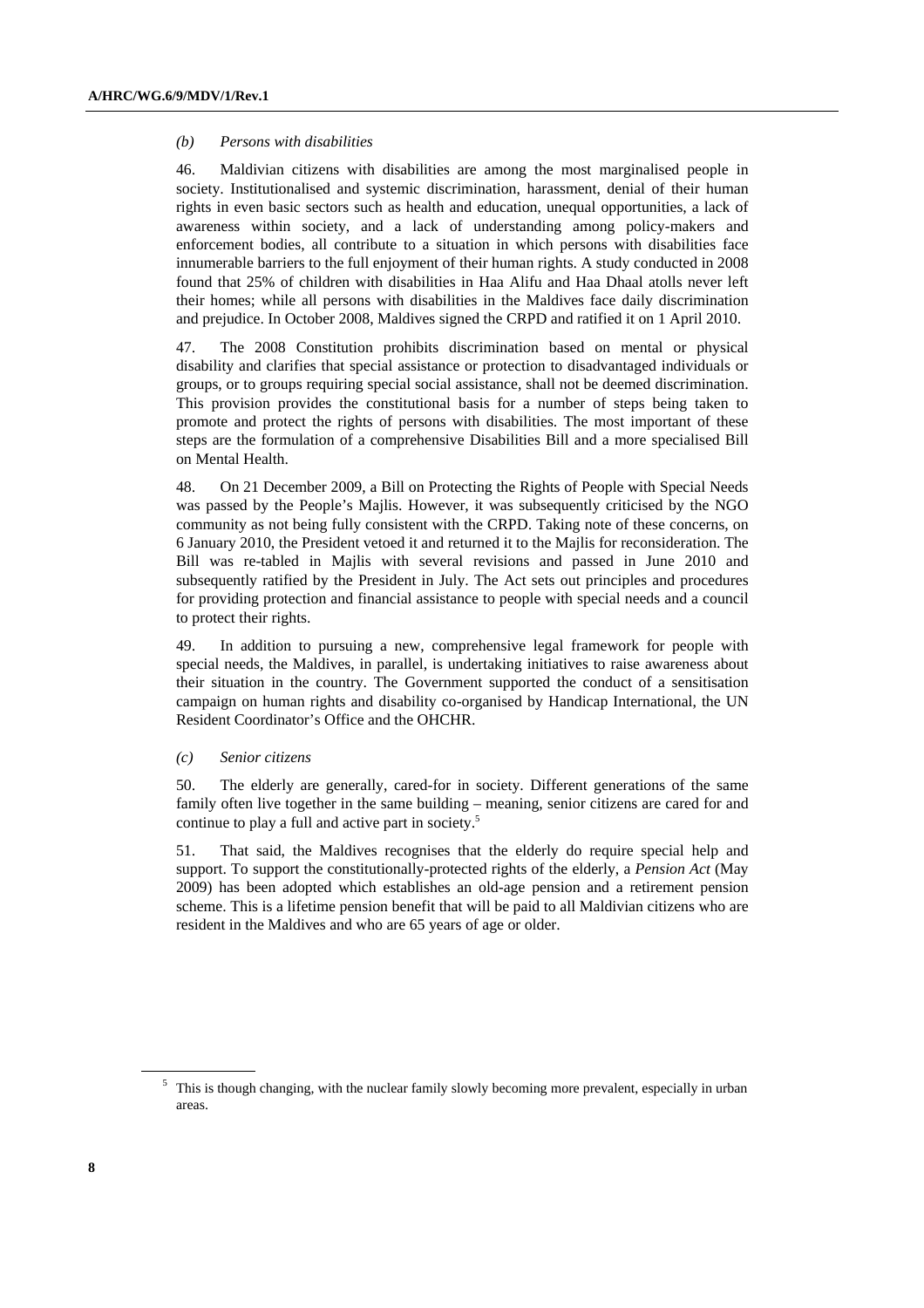#### **2. Right to life, liberty and security of person**

#### *(a) Torture*

52. Unfortunately, there has been a long-standing culture in the Maldives, among government authorities, law enforcement agencies and the courts, of denying the existence of torture or other cruel, inhuman or degrading treatment, of ignoring evidence to the contrary, and of creating an atmosphere in which individuals can perpetrate torture with relative impunity. This atmosphere was supported by a system in which: there was no democratic oversight of law enforcement or security agencies; there were no laws or procedures in place to prevent torture; and legal accountability and human rights protection for those at risk was almost totally absent.

53. The prevalence of torture in the country finally came to light in September 2003, when a young prisoner at Maafushi Jail, Mr. Evan Naseem, was beaten to death by prison guards. Those responsible attempted to cover-up the killing; however, Mr. Naseem's death sparked major prison riots in which nineteen inmates were shot (killing 3 and injuring 17 others). The incident put human rights abuses in the Maldives in the international spotlight, and gave rise to the reform movement which has brought about the current transformation of the country.

54. Since then, the Maldives has taken a wide-range of steps to prevent torture and other cruel, inhuman or degrading treatment. For instance, the police and penitentiary services were separated from the armed forces and placed under civilian control in September 2004. The Government signed an agreement with the ICRC under which the latter was allowed to conduct prison visits. In 2006, the Maldives became a party to the OPCAT and appointed the HRCM as the NPM. In December 2007, the Maldives became the second country to be visited by the SPT and decided to make the findings of the Subcommittee publicly available in 2009. Those findings, plus the various reports and recommendations of the NPM have acted as a blueprint for police and prison reform – for example, the Prison and Parole Bill, *inter alia*, seeks to respond to the SPT's recommendations. Other bodies including the MPS Ethical Standards Command, the independent Police Integrity Commission, and the Home Ministry's Inspector-General, have also been set up within the torture preventing mechanism.

55. In a bid to improve legal protection against torture, the 2008 Constitution expressly prohibited torture, cruel, inhuman or degrading treatment. Nonetheless, the draft Penal Code submitted to the Majlis in 2007 did not establish torture as a separate offence under domestic law. However, following interventions by the Association on the Prevention of Torture (APT), the Attorney General's Office has made representations to the relevant parliamentary committee to amend the Code to make torture a separate offence. In pursuance of its strong policy against torture, the Government has put forward a nominee to the SPT, elections for which are due to take place in October 2010.

56. There is considerable evidence to suggest that these steps are already proving effective in challenging the culture of torture that had existed in the Maldives. Although there is always a risk of torture occurring, it is clear that now there are a wide-range of checks and safeguards to make such acts more unlikely, and mechanisms in place to ensure that those who are found guilty are punished. In this regard, it is noteworthy that in January 2008, two policemen were indicted for beating and torturing a man in custody. The PIC is currently investigating three other allegations of torture. It is also noteworthy that the *Police Act* makes it easier to dismiss officers found guilty of serious misconduct. Since the Act came into force, 97 officers have been dismissed. The Government is committed to rehabilitative justice to prevent any form of torture and the new Prison and Parole Bill is also designed to focus on rehabilitation of prisoners.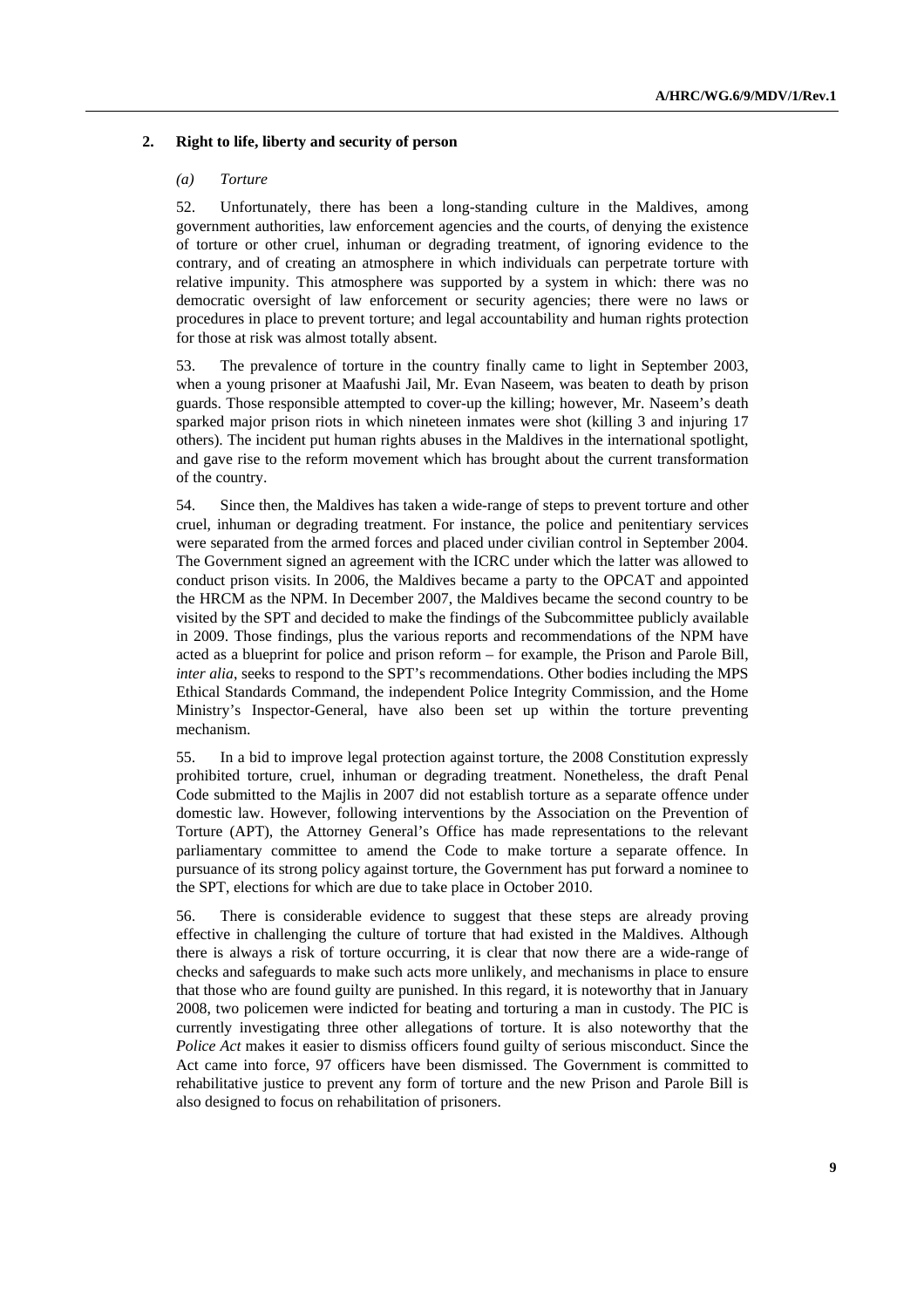#### *(b) Violence against women*

57. Violence against women is a major challenge to human rights reform in the Maldives. A 2005 baseline survey found that many people believe men should be permitted to hit their wives under certain circumstances. A 2007 report by the then Ministry of Gender and Family found that 1 in 3 women between the ages 15-45 reported some form of physical or sexual violence at least once in their lives, 1 in 5 suffered physical or sexual violence at the hands of their partner, and 1 in 6 girls under the age of 15 had suffered from sexual violence. Negative societal perceptions of the issue prevent effective reporting of cases as well as a general attitude that such cases are "private" matters. Thus, the Government is determined to confront this problem through a combination of legal remedy and awareness-raising/education.

58. A Domestic Violence Bill, drafted in consultation with the UN, will shortly be submitted to the Majlis. A Domestic Violence Helpline is in the pipeline to be launched by the end of 2010.

59. In February 2008, the Maldives amended the country's Sentencing Guidelines in order to provide more appropriate punishments for the perpetrators of sexual abuse, including gender-based sexual violence. The change followed recognition that the previous guidelines, which did not allow for the application of prison sentences, were insufficient to tackle such serious crimes. Under the changes, the sentences now available to judges include imprisonment. Moreover, while the previous legal framework included the provision that "children can give consent to sex," this provision was removed in 2008.

60. The Government has launched a number of campaigns to disseminate the message that violence against women is totally unacceptable. Moreover, the Gender Department provides support to victims of violence, including rape. The Department is working with an expert from the Scottish Police to strengthen its victim support services.

61. To assist with these steps and promote awareness, the Maldives has repeatedly invited the UN Special Rapporteur on violence against women to visit the country.

#### *(c) Violence against children*

62. Child protection issues are a major challenge to the Government. Plagued by a high divorce rate, a large number of children live in single-headed households. Severe housing conditions, especially in Male', expose children to physical abuse, exploitation and to substance abuse.

63. The Maldives is also witnessing an alarming increase of children involved in gang violence – there has been a rapid recent increase in stabbing cases involving children under the age of 18. Children are also being used in the narcotics trade.

64. There is a significant capacity gap in the Maldives between the demand for interventions to protect children and a lack of appropriately-trained staff. At present, social workers undertake one-year social work training; a review conducted in July 2010 concluded that the current practices of these social service workers were dangerous, and that social they should receive at least tertiary-level training. A registration mechanism and a code of conduct for Social Service Workers are being drafted with the aim of alleviating some of these challenges.

65. A new law covering a child's removal into State care and minimum standards for children's homes was drafted in 2007 and is pending approval by the Attorney General's Office before tabling in Parliament. Until its enactment, child protection teams continue to face difficulties once the child is removed and placed with carers other than parents. Children who are in State care face neglect due to the grave lack of staff. The FCSC's work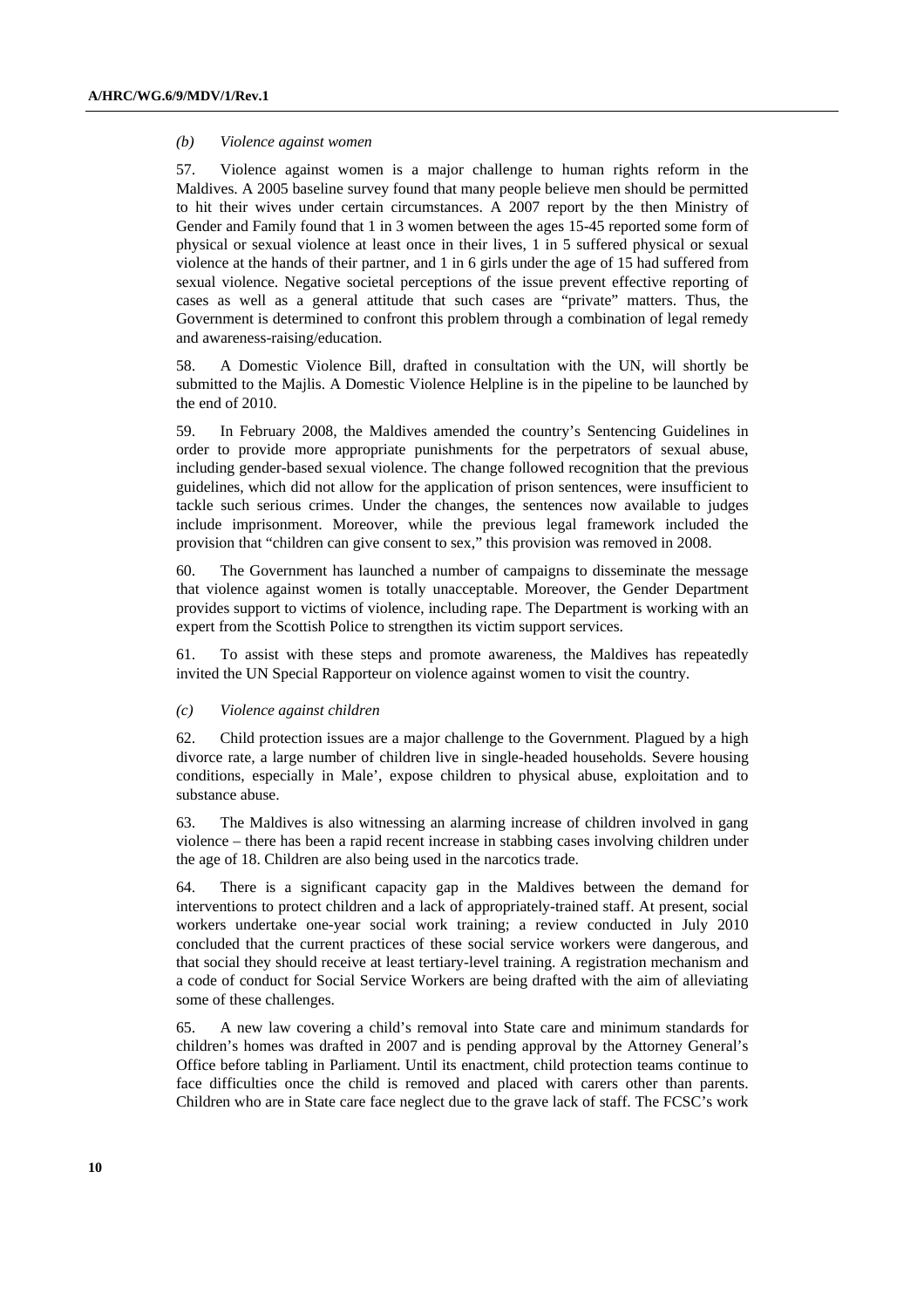is severely hindered by inadequate financial resources. Hence, the child-to-staff ratio is so low that children who are placed in State care actually experience further neglect.

66. There are three institutions for children: a Home – *Kudakudhinge Hiyaa* for children under the age of 9; Education and Training Centre for Children for boys between the age of 9 and 18; and *Feydhoofinolhu* – a diversion program for boys who are at risk of committing major crimes. The lack of secure accommodation for girls leave no choice for child protection teams, but to place children who are at risk of abuse or child prostitutes at the *Kudakudhinge Hiyaa*. Such placement is now beginning to pose a threat to the younger children in the facility.

67. Transactional Abuse (exchange of sex for material goods and money) is an emerging issue with girls as young as fourteen. There is also evidence that minor girls are coerced into prostitution by mothers for generating income for the family.

68. To overcome these prevailing challenges, a revised Children's Act is being drafted to replace the existing *Act on the Protection of the Rights of Children* (9/91). Although a number of activities are being carried out to strengthen the child protection system, no efforts are being made to establish programmes for sexual offenders, and unless this is put in place, incidences of sexual offences are unlikely to decrease.

69. In February 2008, the Maldives amended the country's Sentencing Guidelines to introduce tougher sentencing for perpetrators of sexual abuse, including child abuse. The change followed acceptance of the UN Committee on the Rights of the Child's observation in 2007 that the previous guidelines, which did not allow for the application of prison sentences, were insufficient to tackle such serious crimes.

70. The recent Act passed by the Majlis, the "Special Measures for Perpetrators of Child Sexual Abuse" (Law 12/2009) furthers the due diligence standards of the State when attending to child sexual abuse cases. The Act contains harsh sentences of up to 25 years for those convicted and also denies the right to remain silent that is otherwise permitted in the Constitution.

71. The Family Protection Unit at Indira Gandhi Memorial Hospital established in 2005, is the first Maldivian model of integrated care for abused women and children, offering services for physical, sexual and emotional violence within health services.

72. In 2006, the Maldives initiated the decentralisation of child and family protection services to the atolls by establishing FCSCs which provide services to families and children in need of protection and support. The Family and Child Protection Unit of the Maldives Police Service handles all cases of children, both as victims and offenders.

73. In November 2009, in a ceremony held to mark the World Day for the Prevention of Child Abuse, a new Child Helpline was launched. The new confidential service has proven extremely successful. In its first month of operation alone, the Helpline received over 400 calls.

74. The Government has also moved the Juvenile Justice Unit (JJU) from the AGO to the Home Ministry in an effort to strengthen the juvenile justice system.

#### **3. Right to freedom of opinion and expression**

75. Today, the Maldives boasts a vibrant media community encapsulating a broad crosssection of political and social views. There are twelve daily newspapers, four private television stations, seven private radio stations, a myriad of magazines and other publications, and countless blogs and on-line chat rooms operating in a country with a population of only 300,000 people. Moreover, criticism of the Government and other organs of the State, and debates on difficult societal issues such as marital rape and child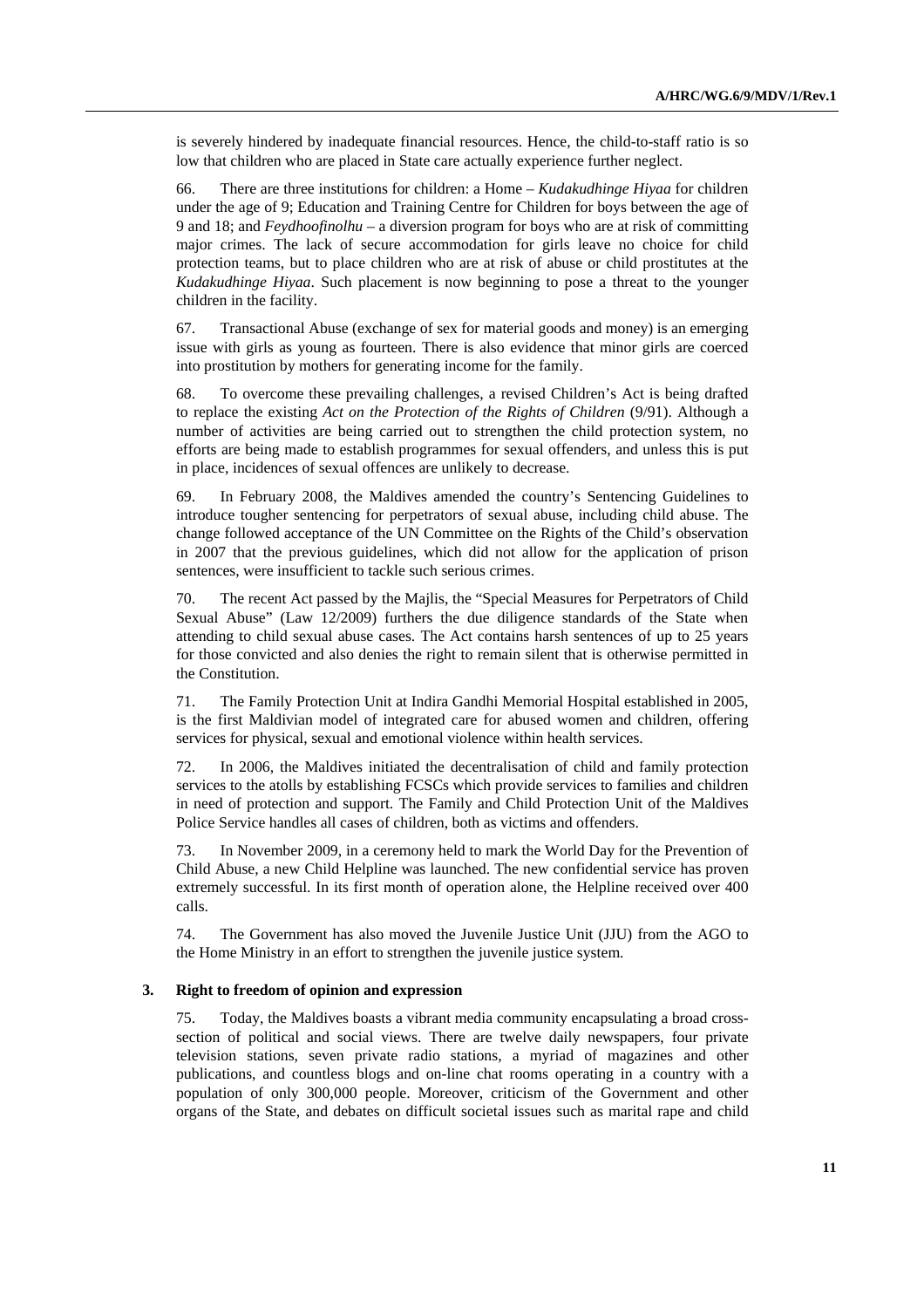abuse are now commonplace. The 2009 World Press Freedom Ranking, compiled by Reporters without Borders, showed the Maldives making the largest advance of any country in the world – rising 53 places to  $51<sup>st</sup>$  place – putting the country just behind established democracies such as France, Spain and Italy.

76. The Maldives now has a Maldives Media Council Act that establishes the Council as an independent, self-regulatory body. In April 2010, a Bill establishing the Maldives Broadcasting Corporation was enacted. A Bill on Freedom of Information was re-tabled in 2008. Moreover, in November 2009, amendments were passed to the Penal Code in order to make defamation a civil rather than criminal offence. This was one of the key recommendations of the UN Special Rapporteur on Freedom of Expression following his visit to the Maldives.

#### **4. Right to freedom of assembly**

77. Since 2005, the right to freedom of assembly has been gradually strengthened with the result that today, the right to freedom of assembly, without prior permission, is constitutionally guaranteed. Demonstrations and political rallies are now commonplace.

#### **5. Right to freedom of association**

78. This is also constitutionally guaranteed and as a result there are several political parties and approximately 1,069 civil society organisations. The Government is now drafting a Bill on Trade Unions – a right guaranteed in the Constitution.

#### **6. Right to freedom of religion or belief**

79. The Maldives is a 100% Muslim country. The Constitution designates Islam as the official State religion and the law stipulates that a non-Muslim may not become a citizen of the Maldives.<sup>6</sup> The law does not provide for freedom of religion; the practice, in public, of other faiths; the building of places of worship of other religions; or the import of religious icons. Notwithstanding, non-Muslim foreign residents are allowed to practice other religions privately, and the import of religious literature such as Bibles, is permitted for personal use.

80. Following her visit in 2006, the Special Rapporteur on freedom of religion or belief expressed concern about a number of *de jure* and *de facto* limitations on the right to freedom of religion or belief in the Maldives.

81. In May 2010, the Ministry of Islamic Affairs drafted the "Regulations on protecting religious unity of Maldivian citizens". Special Rapporteurs mandated with related issues have expressed grave concern over the draft. The draft regulations are yet to be ratified by the President of Maldives. Also, a Private Member's Bill on banning all non-Muslim places of worship is now in the Majlis Committee stage.

### **7. Administration of justice and the rule of law**

#### *(a) Independent judiciary*

82. The 2008 Constitution set up the Judiciary as a separate and independent branch of the State. Previously, the Judiciary was under the authority of the President and therefore lacked independence.

 $6$  Article 9(d) of the Constitution.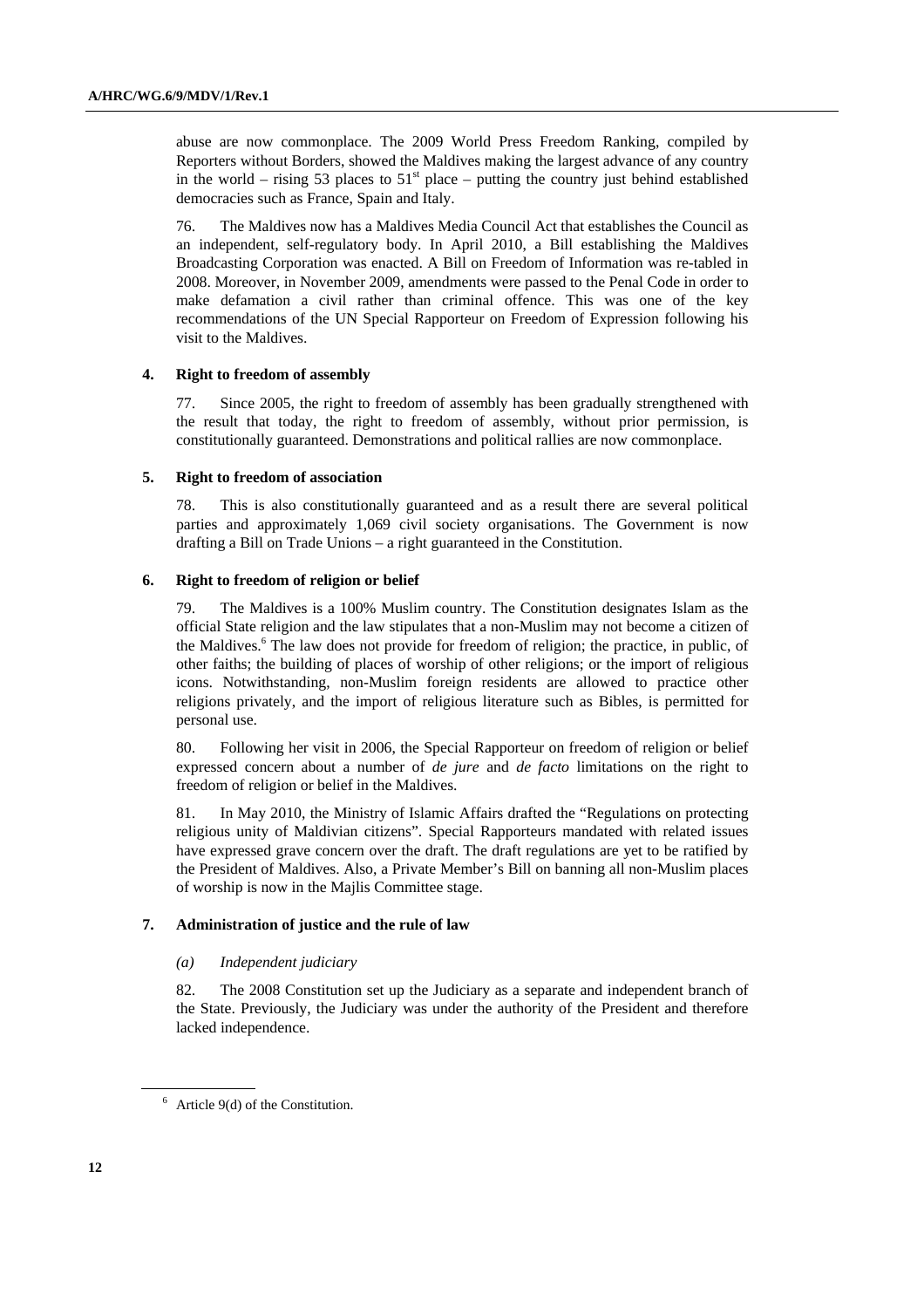83. As of the end of 2009, almost all of the recommendations included in the report of the Special Rapporteur on the independence of judges and lawyers, had been implemented. This report has touched on these in the preceding segments.

84. However, the judicial sector in the Maldives faces enormous challenges in adapting to the changed legal landscape. One key challenge relates to identifying the correct balance of responsibilities in the reformed judicial sector, between the JSC, the Department of Judicial Administration and the Supreme Court. Other challenges include a general lack of capacity; a judiciary which is heavily weighted towards older judges who are not trained in modern legal methods and theory; a lack of institutional knowledge of important areas of law such as human rights law and commercial law; a dearth of well-qualified prosecutors, investigators, court officials, court administrators and legal professionals; a lack of a clear legislative framework governing the performance, conduct and administration of the courts system; the lack of a case data management system; and the dispersed geographical character of the Maldives (192 inhabited islands, each with its own local court). As a consequence of these challenges, there is a lack of public trust in the judicial sector.

85. In August 2010, the judiciary was at the centre of a constitutional crisis, when, due to deep political divisions, the People's Majlis failed to pass necessary legislation on the judiciary (e.g. the Judges Bill) and failed to approve a new Chief Justice by the constitutional deadline of 7 August 2010. As a result, as of midnight on 7 August, the Maldives faced a constitutional lacuna.

86. In an attempt to ensure the continuity of the judiciary until the Majlis could hold the necessary votes on the Judges Bill and on the Chief Justice, the President set up a fourmember panel (with Commonwealth support) mandated with the administrative running of the Supreme Court.

87. The Judges Bill was finally passed by the Majlis on 10 August, and assented by the President two hours later. The same evening, the Supreme Court bench and the Chief Justice were also approved by the Parliament. The judges took their oath a couple of hours later and assumed Office.

88. The Government sees strengthening the independence of the judiciary as a long-term challenge, and in this regard is now engaged in a long-term cooperation agreement with the International Commission of Jurists. That engagement will be led by two former UN Special Rapporteurs on the independence of judges and lawyers.

#### *(b) Judicial reform*

89. The new draft Penal Code is a modern and comprehensive law incorporating numerous cutting-edge innovations in drafting forms, code structure and criminal law doctrine. It is also the only such code incorporating the major tenets and principles of Islamic law as currently practiced in the Maldives, and combining these with international legal principles and norms, including international human rights law. The Code, originally tabled before the Majlis in June 2006, awaits approval by Parliament. The draft Code also incorporates a revolutionary new sentencing guideline system for the Maldives. The first of its kind, these guidelines will provide clarity, proportionality and transparency in the sentencing of individuals under each of the offences laid down by the Penal Code.

90. An Evidence Bill and a Judicature Bill have also been tabled before Parliament.

#### *(c) Arrest and detention*

91. Under the Constitution, an arrestee: must be informed of the reasons of his/her arrest in writing within an explicit period of twenty four hours, and has the right to legal counsel, to remain silent and to be brought before a judge within twenty four hours of arrest. The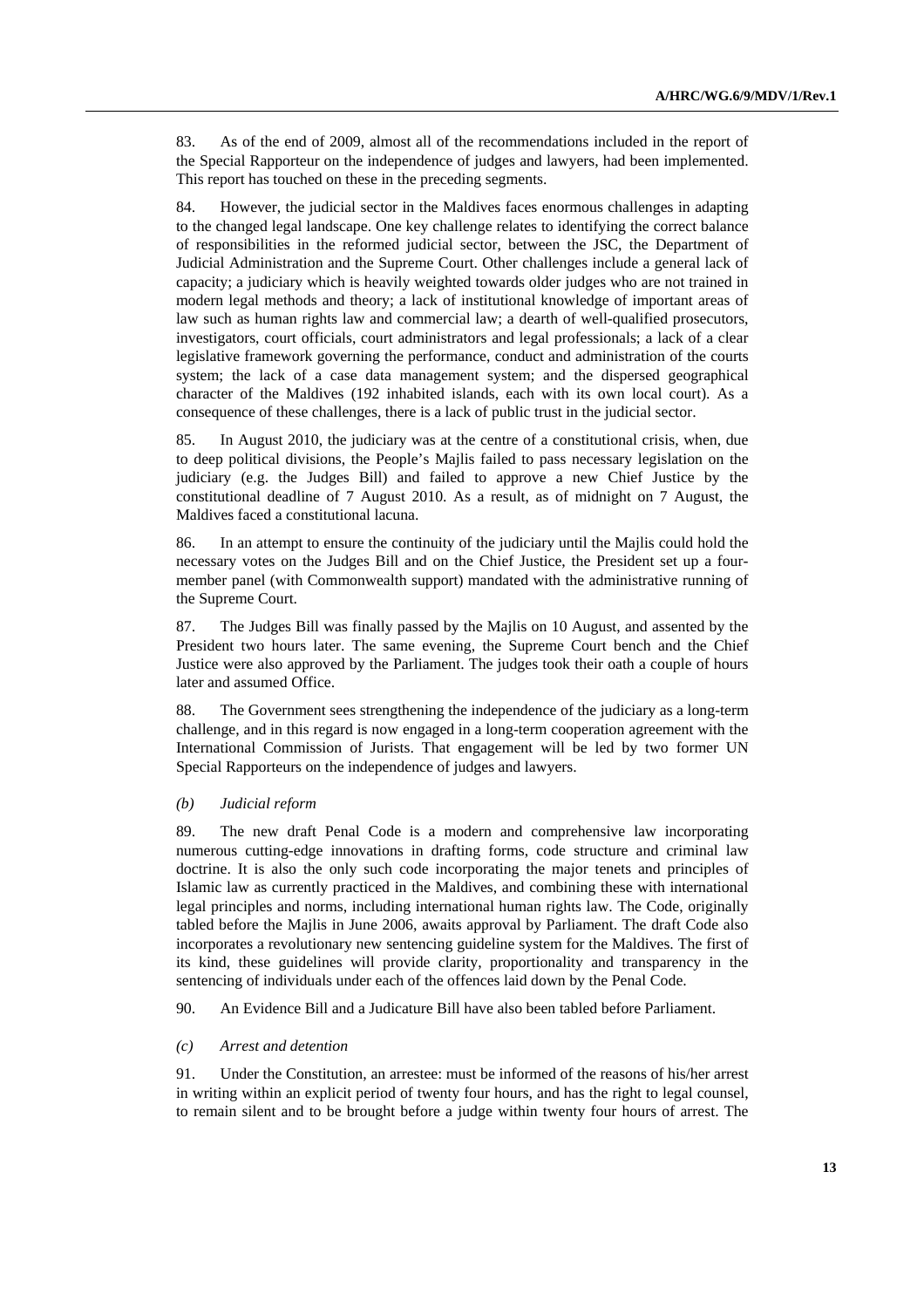Constitution also introduces the concepts of bail and legal aid. A legislative Bill on Legal Aid is in the drafting stage.

#### *(d) Juvenile justice*

92. Juvenile delinquency is growing at an alarming rate, mainly due to drug abuse and the eruption of gang violence. The vast majority of current offenders start at the age of 12- 16 with petty offences, some of them ending up as serious criminals. The current juvenile justice system does not effectively address the problem – it focuses on sanctions such as fines, house arrest, or imprisonment, but does not provide for adequate options and programmes to guide young offenders out of the system, through rehabilitative mechanisms.

93. The Maldives is working to address this situation. A Juvenile Justice Bill is in its draft stages and the JJU has been placed under the Home Ministry. In 2009, a "Correctional Training Centre for Children" for at-risk young people was established and offers life skills programmes and vocational training.

#### *(e) Detention system*

94. During 2009, the NPM under the OPCAT undertook thirteen visits to places of detention in the Maldives and published a number of reports. The PIC has also visited three remand centres and reported its findings. The general picture provided by these reports is of a prison system which is struggling to cope with the pressures placed upon it. Inadequate prison facilities, training, procedures and discipline undermine the rights and welfare of inmates and also put Prison Officers at risk. This situation was borne out in late 2008, and in December 2009, inmates in the main national prison, Maafushi, rioted, totally destroying over half the prison.

95. The Prison and Parole Bill, which is expected to be tabled shortly, is seen as a vital tool in improving the situation in Maldivian jails. It is expected to modernise and rationalise the prison system, placing a far-higher emphasis on rehabilitation. The Bill has been drafted taking into account the recommendations of the SPT, NPM and PIC. The Maldives is also taking steps to improve prison facilities, although these steps are hampered by significant capacity constraints.

#### **8. Right to participate in public and political life**

96. The right to participate in public and political life is guaranteed under the 2008 Constitution and since then political participation has flourished in the Maldives. Despite this generally positive situation, the broad picture masks important disparities, especially between the genders, and between the capital and the regions.

97. Regarding gender inequality, while women have enjoyed the vote since the very establishment of the Republic and while they are well (though insufficiently) represented in the general workforce, the number of women running for and winning elected Office remains disappointing. With regard to regional disparities, it is evident that political awareness and involvement in Male' and one or two other significant population centres such as Addu Atoll and Haa Dhaalu Atoll, is far higher than in other parts of the country.

### **9. Right to work and to just and favourable conditions of work**

98. The Constitution grants everyone the right to engage in any employment or occupation.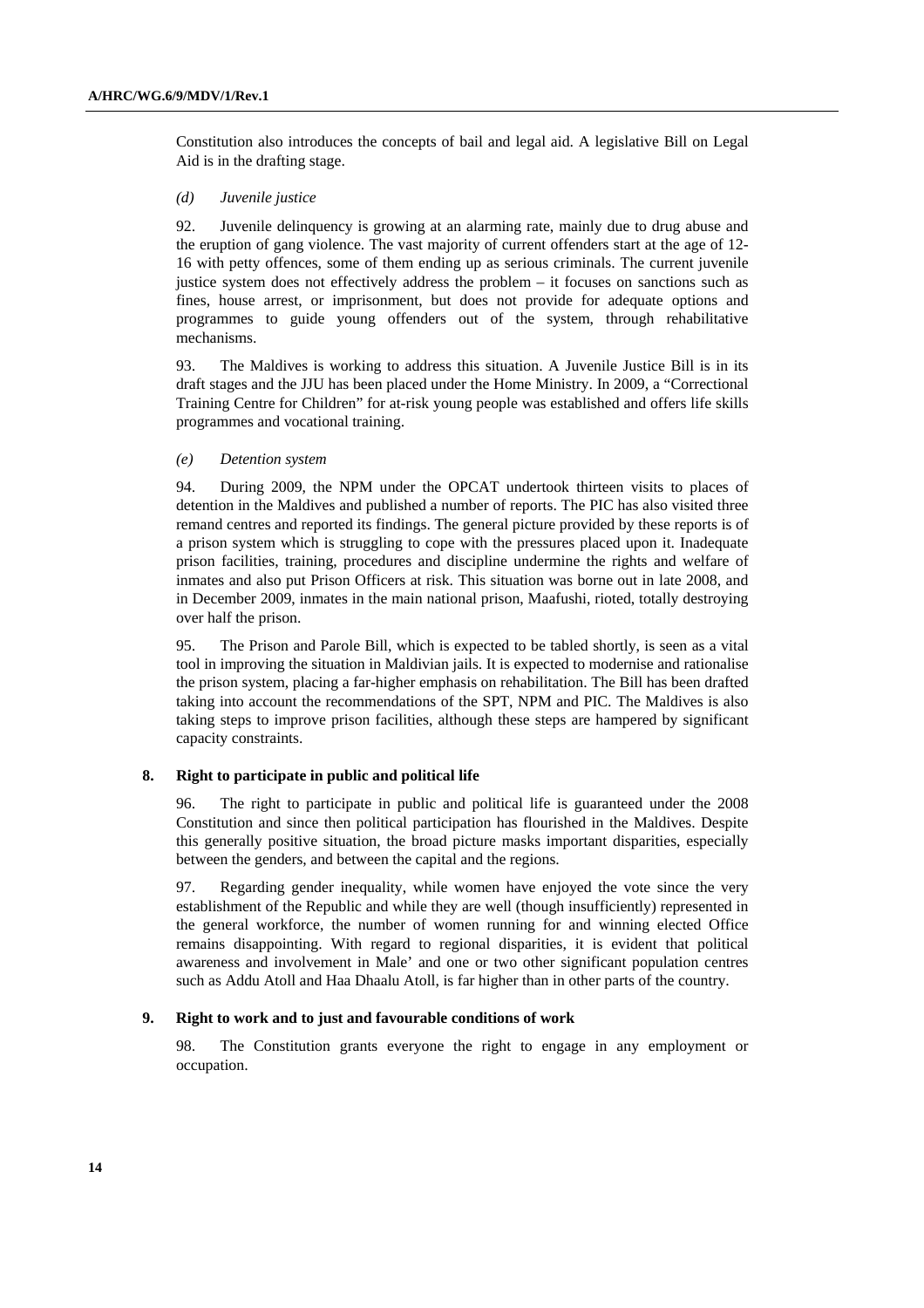*(a) Right to work* 

99. The employment rate in the Maldives is 85.6% (2006).

100. Improving the employment situation and, in-so-doing, capitalising on the nation's young and dynamic workforce is a Government priority. The schooling system already provides a good primary and secondary education. The Government recently established a national Technical and Vocational Education and Training system designed to meet the needs of society while promoting stability and economic growth. The Maldives College of Higher Education offers a range of accredited graduate and non-graduate education and training programmes; while a Bill that would establish the first national university, is currently before Parliament. A National Career Guidance Centre has recently been established in Male', with three other job centres opened in the Atolls.

101. However, the Maldives faces a number of challenges with regard to employment.

102. The public sector continues to be by far the largest employer in the Maldives, with over 20% of people in the national workforce being civil servants – one of the highest levels in the world. Secondly, a disconnection exists between employment aspirations and the realities of the job market. Thirdly, regional and gender disparities in employment opportunities also represent a significant barrier to the full enjoyment of the right to work. Finally, the high number of migrant workers in the country has created a major challenge in terms of labour force management.

#### *(b) Right to just and favourable conditions of work*

103. In May 2009, the Maldives joined the ILO. The Maldives is now working with the ILO to implement the ILO Work Plan for 2009-10, which includes strengthening labour administration, promoting tripartism and social dialogue, ratifying selected international labour standards, and developing a social security floor to provide vulnerable and sociallyexcluded groups with systematic benefits. A tripartite seminar on the eight core conventions and their ratification process was held in March 2010.

104. There is no national minimum wage. The new *Employment Act* (drafted in consultation with the ILO) limits total work time to 48 hours per week. The working hours of the employee are required by law to be stipulated in the job description given to the employee at the time of granting of employment. A Labour Relations Authority (LRA) constituted under the Act is mandated to conduct routine labour inspections, to check whether the Act and its regulations are enforced. The LRA also has the power to investigate, resolve labour disputes and take necessary administrative actions.<sup>7</sup>

105. Regulatory requirements exist in industries such as construction and transport, stipulating that employers must provide a safe working environment and ensure the observance of safety measures – although in practice, these requirements are often ignored. The *Employment Act* provides protection for workers from retaliatory dismissal if they attempt to remove themselves from, or eliminate unsafe working conditions.

106. The new Constitution recognises workers' rights to organise and bargain collectively and to "stop work and to strike". Strikes are a relatively new concept in the Maldives. The first-ever strike was staged by taxi drivers in June 2007, and since then there have been a number of others, including by teachers, State Attorneys, and tourism resort staff.<sup>8</sup>

 $^7$  Notwithstanding, civil society has criticised the Labour Relations Authority for its lack of activity.

<sup>&</sup>lt;sup>8</sup> The Tourism Ministry is currently drafting regulations on strikes in tourist resorts. The draft Trade Union Bill contains provisions regulating strikes.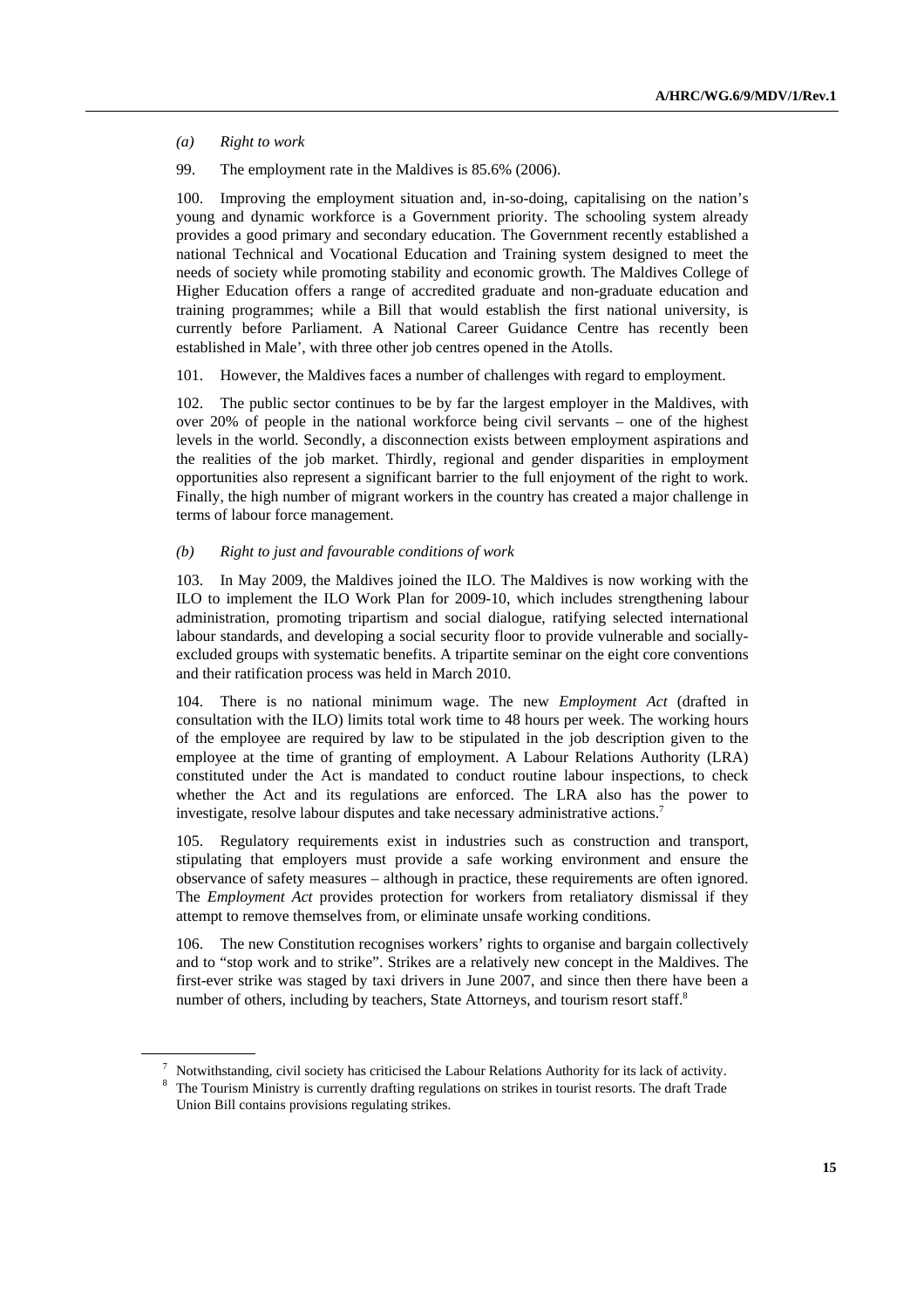107. One general pattern in the Maldives is that the employment rights of expatriate or migrant workers are especially vulnerable. This is partly down to a lack of awareness of their rights (which are the same as Maldivian workers under the *Employment Act*). To address this, in the summer of 2010, the LRA conducted a national "Employment Rights" awareness-raising campaign.

#### **10. Right to social security and an adequate standard of living**

#### *(a) Social security*

108. The establishment of a comprehensive social security system is one of the priorities of the Government. The aim is to create a system geared towards the extension of coverage and more efficient interventions targeted, in particular, at the most vulnerable.

109. A new pension system was established by the *Pension Act* of 2009. It is intended to provide coverage to all Maldivians, and to provide a minimum amount of money to all above the "pensionable" age, in order to alleviate poverty and to help working people to save money for retirement.

110. In particular, vulnerable persons, including children, elderly, and people with a mental disability, have the opportunity to benefit from free-of-charge State care. Government-funded subsidies for electricity and water are also available for those who are eligible and the Government has recently started providing a monthly allowance ranging from Rf1000 to 3000 for single parents.

111. Regarding healthcare, the Maldives has established a national "Madhana" health insurance scheme under which the State provides up to Rf100,000 (around US\$7,782) of healthcare services for members in return for an annual fee of Rf2,000 (around US\$155). The service is free for current and retired members of the civil service and people over the age of 65.

112. Accommodation and medical care for expatriates are covered by their employers.

 *(b) Adequate standard of living* 

#### Housing

113. In February 2009, the UN Special Rapporteur on adequate housing undertook a mission to the Maldives. She concluded that the current overcrowding and land scarcity in Male' and some other islands impeded the realisation of the right to adequate housing of many in the Maldives.

114. The Government is fully aware of the social problems that have arisen due to the lack of adequate housing facilities, especially in Male'. As such, the provision of affordable housing is one of the key pledges of the current administration. The objective is to increase housing delivery through public-private partnerships and to improve affordability through housing finance schemes. It is also believed that decentralisation will support decongestion in the capital.

115. Major housing schemes are underway throughout the country including a 500-unit project in Hulhumale'. The Government recently signed a contract with a Korean company to build 3000 housing units.

#### Transport and Connectivity

116. Ninety-nine percent of the Maldives is ocean; but to date there has been no seabased integrated public transport network between the islands. This creates a range of problems. Most importantly, it means islanders are totally reliant on their home island for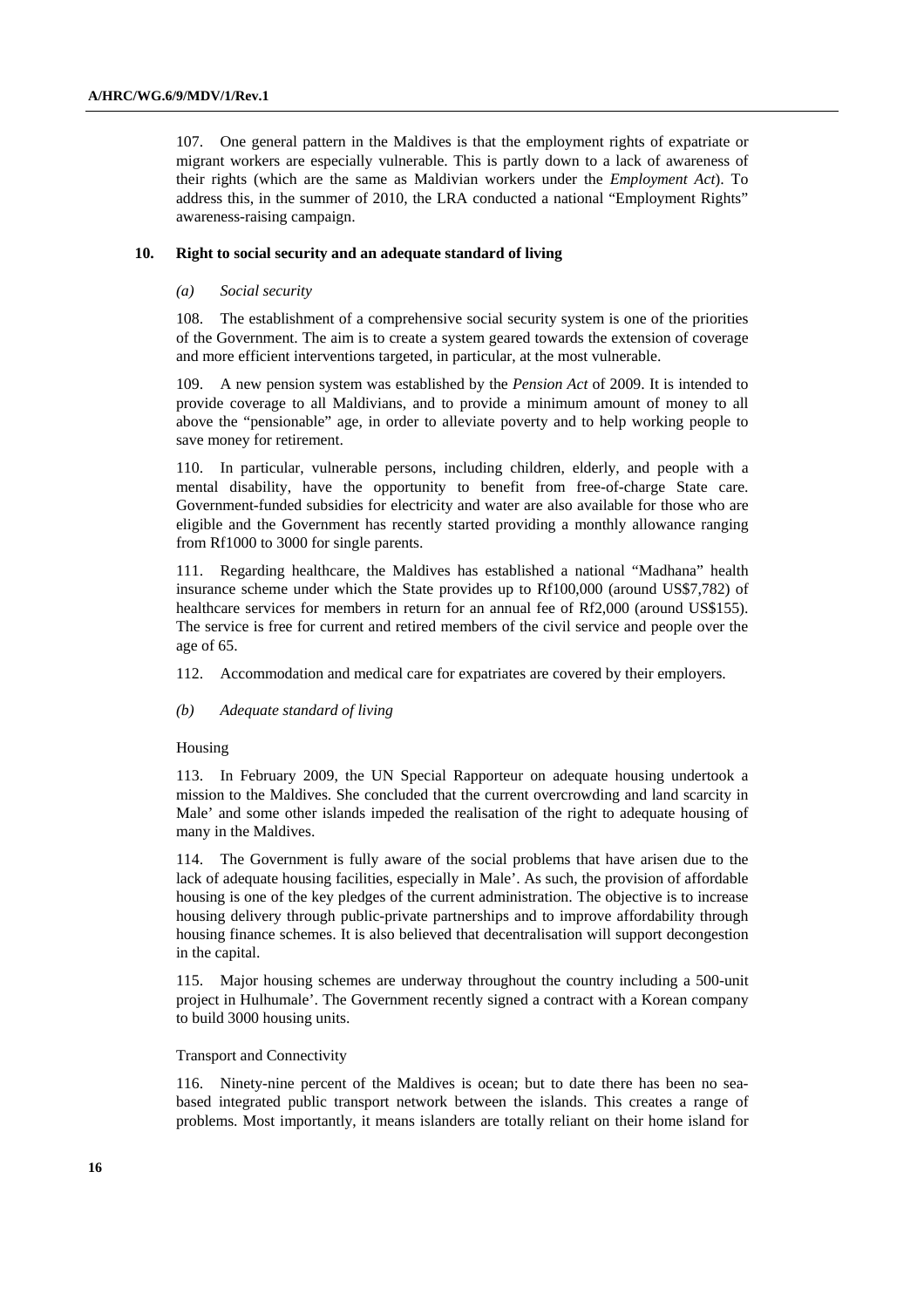work and social service provision or, where their needs are not catered for locally, on Male'. This has encouraged uneven socio-economic development across the country and caused overcrowding in Male'.

117. Therefore, establishing an integrated transport network is another key pledge of the current administration. The aim is to promote freedom of movement, foster regional development and advance equitable economic growth and social cohesion. To-date, regional transport networks are functioning in the seven provinces.

#### **11. Right to health**

118. The health status of people in the Maldives has improved significantly over the last few decades. Millennium Development Goals (MDG) 4 and 5 have already been achieved. Life expectancy stands at 72 years for males and 74 years for females (2008). The infant mortality rate had dropped sharply to only 11 (per 1000 live births) by 2008, with most of the infant deaths occurring in the neonatal period. Improvements in healthcare delivery and referral services have also resulted in a significant reduction in maternal mortality. In 2008, maternal mortality declined to 43 per hundred thousand live births.

119. The Maldives is also on track to achieve MDG6. Malaria has been successfully eliminated. Vaccine-preventable diseases have also been controlled to such an extent that diseases like polio, neonatal tetanus, whooping cough and diphtheria are nonexistent. Filarial and leprosy are progressing towards the WHO regional elimination target.

120. Notwithstanding, there remain a wide range of challenges, including: the current fiscal environment which has placed severe pressures on the health sector and makes it difficult to address the inadequacy of current healthcare facilities; the lack of an explicit definition of "the right to health" at the national-level; accessibility to healthcare for people living in remote regions; and wide national variations in access to nutritious food, drinking water and sanitation. It should also be noted that regional hospitals in the more populated atolls are understaffed and lack adequate facilities, and public confidence in these facilities is quite low. Moreover, the lack of a legal framework to protect patients and healthcare providers has led to the mismanagement of medico-legal issues resulting in the loss of trust and confidence in the health system. In addition, appropriate laws and regulations to protect public health and the human right to health need to be adequately formulated and implemented.

### **12. Right to education**

121. There are 13 years of free schooling in the Maldives – from the age of 3 up to 16. School education is divided into 3 pre-school years (obligatory), 5 years of primary school (obligatory) and 5 years of secondary school. Two years of higher secondary schooling is also available, though with limited capacity.

122. Most of the schools in the Maldives are State-owned and funded. The Maldivian budget contributes approximately 100% of school running costs, and there is universal access to free primary and secondary education. In 2004, the percentage of school-age children in school grades one to seven was 79 percent; in grades eight to 10 it was 62 percent; and in grades 11-12 it was 16 percent. Of the students enrolled, 49 percent were female and 51 percent male. In many instances, parents curtailed education for girls after the seventh grade by not allowing them to leave their home island for another island with a secondary school, mostly due to lack of proper accommodation facilities in these islands.

123. The Maldives is currently pursuing a policy of encouraging the private provision of educational services, although there is a marked lack of financial assistance through student loans, for those looking for further education.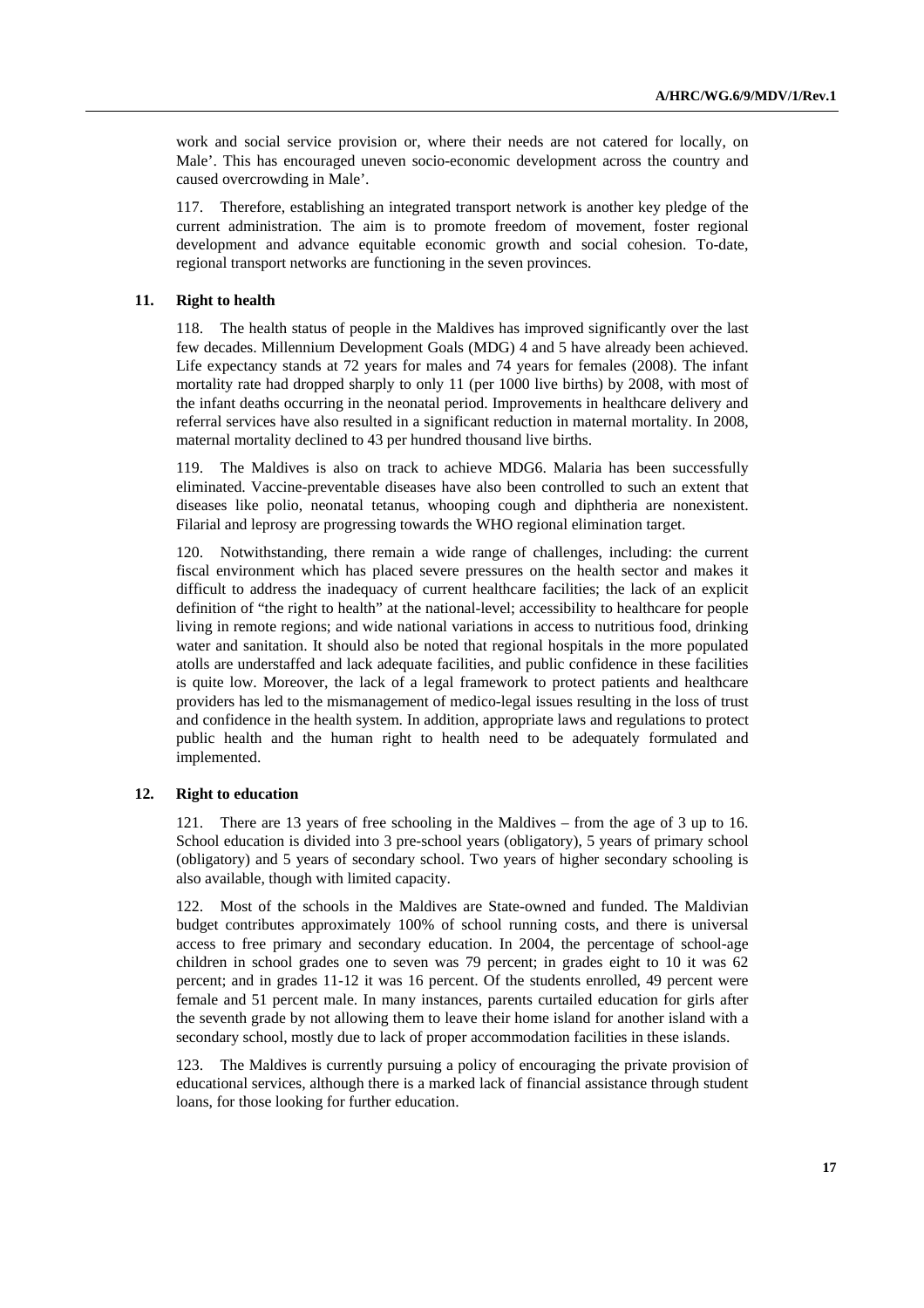124. More specifically, human rights education is a major challenge in the Maldives. Knowledge about human rights is low across all sections of society.

#### **13. Migrant workers**

125. Although it is an LDC, the relatively high wages in the Maldives means that it has a large migrant worker population (over 71,000 people – mainly from India (28%), Sri Lanka  $(11\%)$  and Bangladesh  $(52\%)$ .<sup>9</sup>

126. These migrants, who mainly work in the education, construction and tourism sectors, have made a major contribution to the modern Maldives. However, until now, the immigration and registration system for such workers have been haphazard. This has forced many to work illegally, to work for low pay, to work in unsafe or unhealthy conditions, and to forego standard rest, leisure and reasonable limitations on their working hours. The Government is working to improve this situation by establishing a stronger legal framework for migrant workers. The newly-established Employment Tribunal also affords better protection to migrant workers.

127. The Maldives is yet to become a party to the International Convention on the Protection of the Rights of All Migrant Workers and Members of Their Families, although the Government is working towards completing all the national formalities in order to accede to it.

# **V. Challenges**

### **A. Religious extremism and terrorism**

128. Although it is a traditionally moderate Muslim nation, the Maldives has not escaped the global problem of religious extremism and terrorism. The Government is extremely concerned at the rising influence of extremists in the Maldives, as well as the increasing tendency of young Maldivians to travel abroad and come under the influence of extremist organisations. In September 2007, a homemade bomb was detonated in Male's Sultan Park, wounding 12 tourists; while in April 2009, nine armed Maldivian men were arrested in Waziristan, northern Pakistan.

129. In 2009, the Maldives Police Service, with the assistance from UNODC, started drafting a new Anti Terrorism Bill. The Bill will strive to guard against and prevent terrorism, while protecting human rights.

### **B. Drug-related offences**

130. Trafficking and consumption of drugs is a major problem in the Maldives. Practically every family has at least one member affected by the problem. Drugs are easily available on the streets, mainly "brown sugar" and heroin.

131. Around 80 percent of the prison population are drug offenders with approximately 30 percent serving life sentences for drug-related offences. The vast majority of prisoners are young, and the criminalization of young drug users and the imposition of severe sentences is a particularly serious problem.

 $9\,$  It is estimated that a further 16,500 or more are working illegally.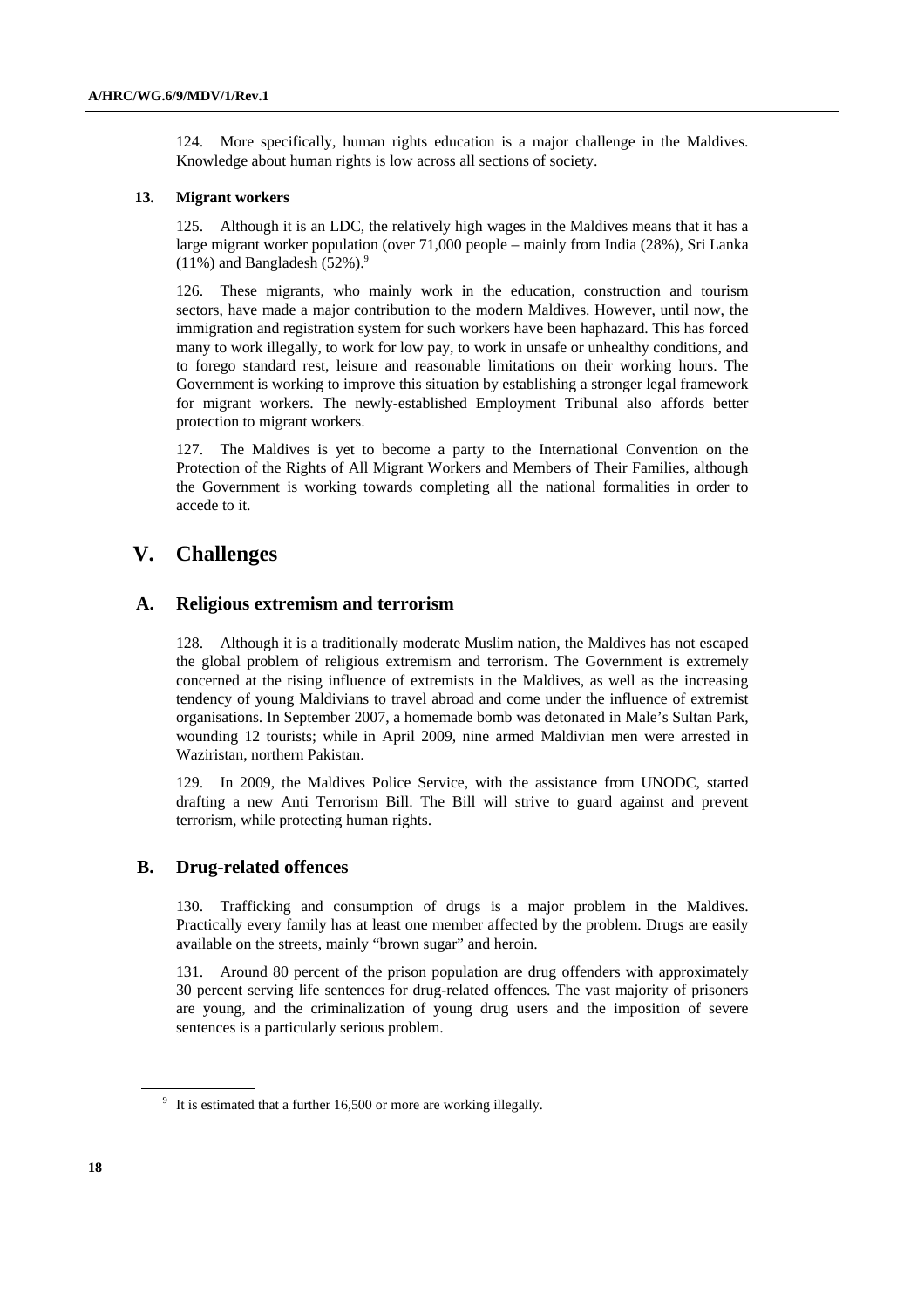132. The new Government is committed to a path of rehabilitation rather than imprisonment for drug offences. A new Misuse of Drugs Bill and a related Bill on Drug Rehabilitation will change the way the law enforcement, judicial and penitentiary systems deal with drug offences in the future. The Government has also moved prisoners incarcerated for drug offences and placed them in rehabilitation programmes. New "Detox Centres" have also been set up.

133. Notwithstanding this policy shift, capacity constraints form a major barrier to successful implementation. The Maldives suffers from a chronic lack of rehabilitation facilities and expertise and also from a lack of reintegration capacity.

### **C. Gang Violence**

134. The Maldives has witnessed a proliferation of gangs and a related increase in gang violence. Gang violence has caused deaths on the streets of Male', something which was previously unimaginable in the country. Although no studies have been done to analyse the rising gang culture, police and media reports note a worrying link between gangs and prevalent substance abuse. While in 2008, Police reported 260 incidences of group assault, the figure rose to 341 in 2009 and now stands at 242 from January to July 2010.

135. In July, the MPS conducted a special operation to curb gang violence and released the findings to the media. The Police also noted the alarmingly sophisticated *modus operandi* of the gangs. A Bill on the Prohibition of Gang Crimes was recently passed by the Majlis and is pending ratification. The Government is further concerned with the rising number of children involved in gang violence, both as perpetrators and victims.

### **D. Trafficking in persons**

136. Although the Maldives does not have any laws prohibiting trafficking in persons and no explicit official studies or reports on the subject have been conducted, the 2008 Constitution prohibits forced labour and slavery.10 The Maldives was placed on the Tier 2 watch list of the 2010 US Trafficking in Persons Report, due to the lack of systematic procedures to deal with vulnerable people among the migrant population. However, the Government is in discussion with bilateral partners to alleviate the situation and moreover, measures are being undertaken by key departments to work on the recommendations.

### **E. Climate change**

137. Man-made climate change poses an existential threat to the Maldives and undermines a wide range of human rights in the country, including, *inter alia*, the right to life, the right to the highest attainable standard of health and the right to adequate housing. Unless drastic action is taken to reduce emissions by all countries, but especially by the major industrialised nations and rapidly emerging economies, then by the end of the century, the Maldives will struggle to function as a viable State.

138. The Maldives has led efforts in the Human Rights Council to draw attention to the human rights implications of anthropogenic climate change, most notably through the adoption by consensus of Resolutions 7/23 and 10/4.

<sup>&</sup>lt;sup>10</sup> Although there is no official data on the subject, human rights NGOs claim that forced prostitution and people trafficking does occur in the country.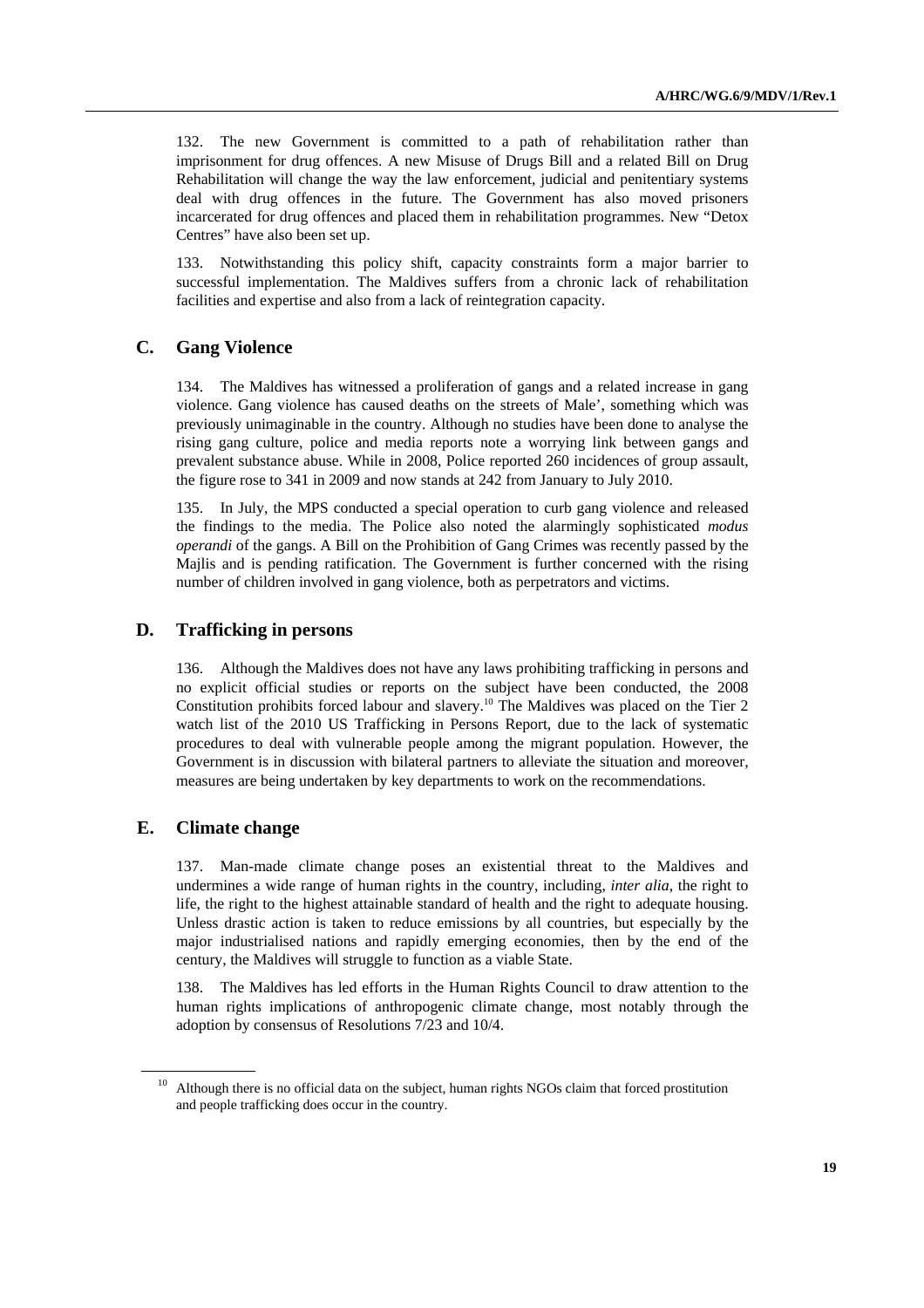### **F. Economic crisis**

139. The current Government came to power at a time of great economic difficulty. In 2009, on the heels of the Global Financial Crisis, the Maldives national debt to foreign financial agencies stood at  $37.6\%$  of GDP.<sup>11</sup> Austerity measures taken by the Government brought down recurrent Government expenditure from an estimated Rf8.7 billion in 2008 to 8.3 billion in 2010. Further austerity measures were undertaken on the recommendations of the IMF to boost the economy. As noted by the IMF's Country Report,  $12$  parliamentary delays in passing necessary revenue-generating bills, namely the *Tourism Goods and Services Tax Bill* and the *Business Profits Tax Bill*, could seriously impact the country's fiscal recovery.

### **G. Access**

140. Due to the unique geography of the Maldives, severe constraints are faced by policymakers in ensuring effective service delivery to the people, such as access to improved healthcare. This remains a key overarching challenge to national development.

### **H. Capacity building**

- 141. Key areas where the Maldives requires urgent support include:
	- Judicial sector reform, including the training of judges in human rights concepts.
	- Human rights mainstreaming in the provision of public sector services and policy formulation.
	- Prison reform and rehabilitation.
	- Human capacity development to manage sexual and child abuse cases.

## **VI. Conclusion**

142. The current Administration took office with the promise of providing a better life for all Maldivians, of guaranteeing the respect for human rights for all and of upholding the Constitution. Sustaining and consolidating democracy, and promoting the full enjoyment of human rights are vital in order to create a just and equitable society, based on the principles of the rule of law and justice. The current Government of the Maldives, which began life as a pro-human rights movement, continues to attach the highest importance to protecting fundamental freedoms and is fully aware of its obligations under international law. The Government appreciates the continued support of the international community in this regard and looks forward to the Maldives' Universal Periodic Review.

<sup>&</sup>lt;sup>11</sup> Presidential Address 2010, www.presidencymaldives.gov.mv/4/?ref=1,6,3573.<br><sup>12</sup> http://www.imf.org/external/pubs/ft/scr/2010/cr10167.pdf, published early 2010.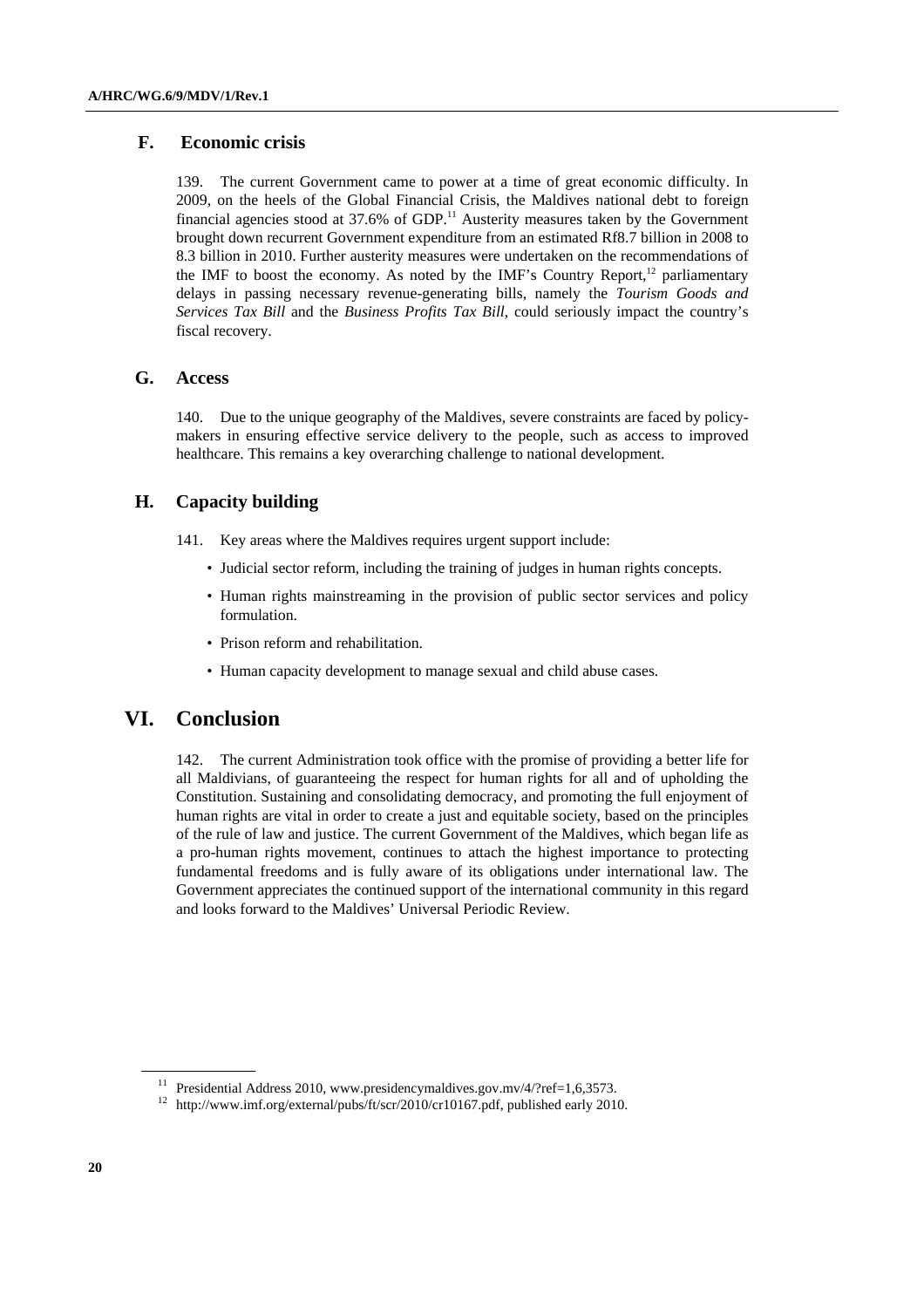# **Acronyms**

| <b>AGO</b>                                 | <b>Attorney General's Office</b>                                                                   |
|--------------------------------------------|----------------------------------------------------------------------------------------------------|
| APT                                        | Association on the Prevention of Torture                                                           |
| <b>CAT</b>                                 | Convention against Torture and Other Cruel, Inhuman or Degrading<br><b>Treatment or Punishment</b> |
| <b>CED</b>                                 | International Convention for the Protection of All Persons from<br><b>Enforced Disappearance</b>   |
| <b>CEDAW</b>                               | Convention on the Elimination of All Forms of Discrimination against<br>Women                      |
| <b>CRC</b>                                 | Convention on the Rights of the Child                                                              |
| <b>CRPD</b>                                | Convention on the Rights of Persons with Disabilities                                              |
| <b>DGFPS</b>                               | Department of Gender and Family Protection Services                                                |
| <b>DRP</b>                                 | Dhivehi Rayyithunge Party                                                                          |
| <b>ICCPR</b>                               | International Covenant on Civil and Political Rights                                               |
| <b>ICERD</b>                               | International Convention on the Elimination of All Forms of Racial<br>Discrimination               |
| <b>ICESCR</b>                              | International Covenant on Economic, Social and Cultural Rights                                     |
| <b>ICRC</b>                                | International Committee of the Red Cross                                                           |
| <b>ILO</b>                                 | International Labour Organisation                                                                  |
| <b>IMF</b>                                 | <b>International Monetary Fund</b>                                                                 |
| FCSC Family and Children's Service Centres |                                                                                                    |
| <b>FLFP</b>                                | Female Labour Force Participation                                                                  |
| <b>HRCM</b>                                | Human Rights Commission of the Maldives                                                            |
| JJU                                        | Juvenile Justice Unit                                                                              |
| <b>JSC</b>                                 | Judicial Service Commission                                                                        |
| <b>LDC</b>                                 | <b>Least Developed Country</b>                                                                     |
| <b>LRA</b>                                 | Labour Relations Authority                                                                         |
| <b>MDG</b>                                 | Millennium Development Goals                                                                       |
| <b>MFA</b>                                 | Ministry of Foreign Affairs                                                                        |
| <b>MPS</b>                                 | Maldives Police Service                                                                            |
| NGO                                        | Non-government Organisation                                                                        |
| <b>NPM</b>                                 | National Preventive Mechanism                                                                      |
| <b>OHCHR</b>                               | Office of the High Commissioner for Human Rights                                                   |
| <b>OPCAT</b>                               | Optional Protocol to the Convention against Torture                                                |
| PIC                                        | Police Integrity Commission                                                                        |
| <b>SAARC</b>                               | South Asian Association for Regional Cooperation                                                   |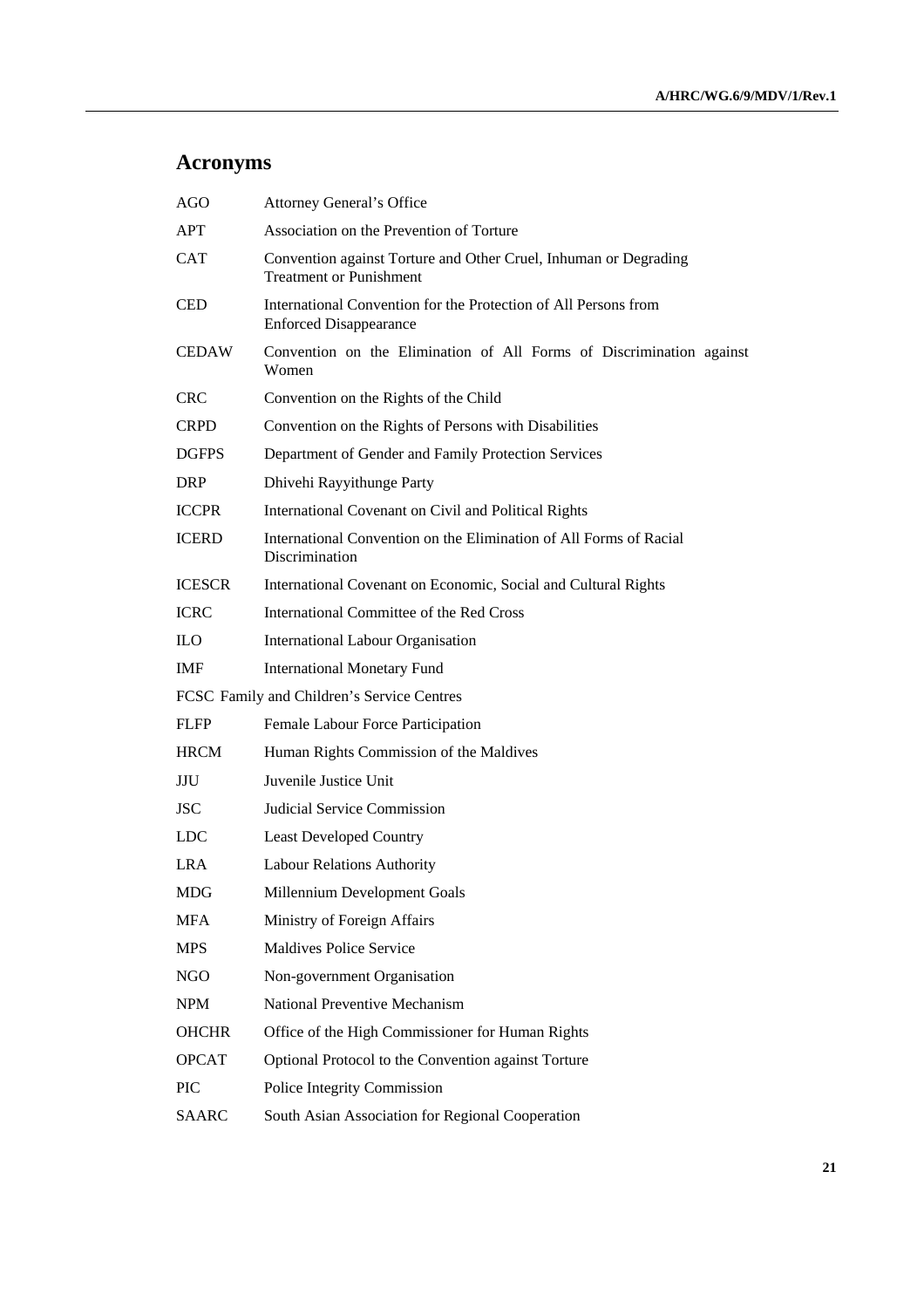| <b>SME</b>   | <b>Small and Medium Enterprises</b>       |
|--------------|-------------------------------------------|
| SPT          | Subcommittee on the Prevention of Torture |
| UN           | <b>United Nations</b>                     |
| <b>UNDP</b>  | United Nations Development Programme      |
| <b>UNODC</b> | United Nations Office on Drugs and Crime  |
| <b>WHO</b>   | World Health Organisation                 |